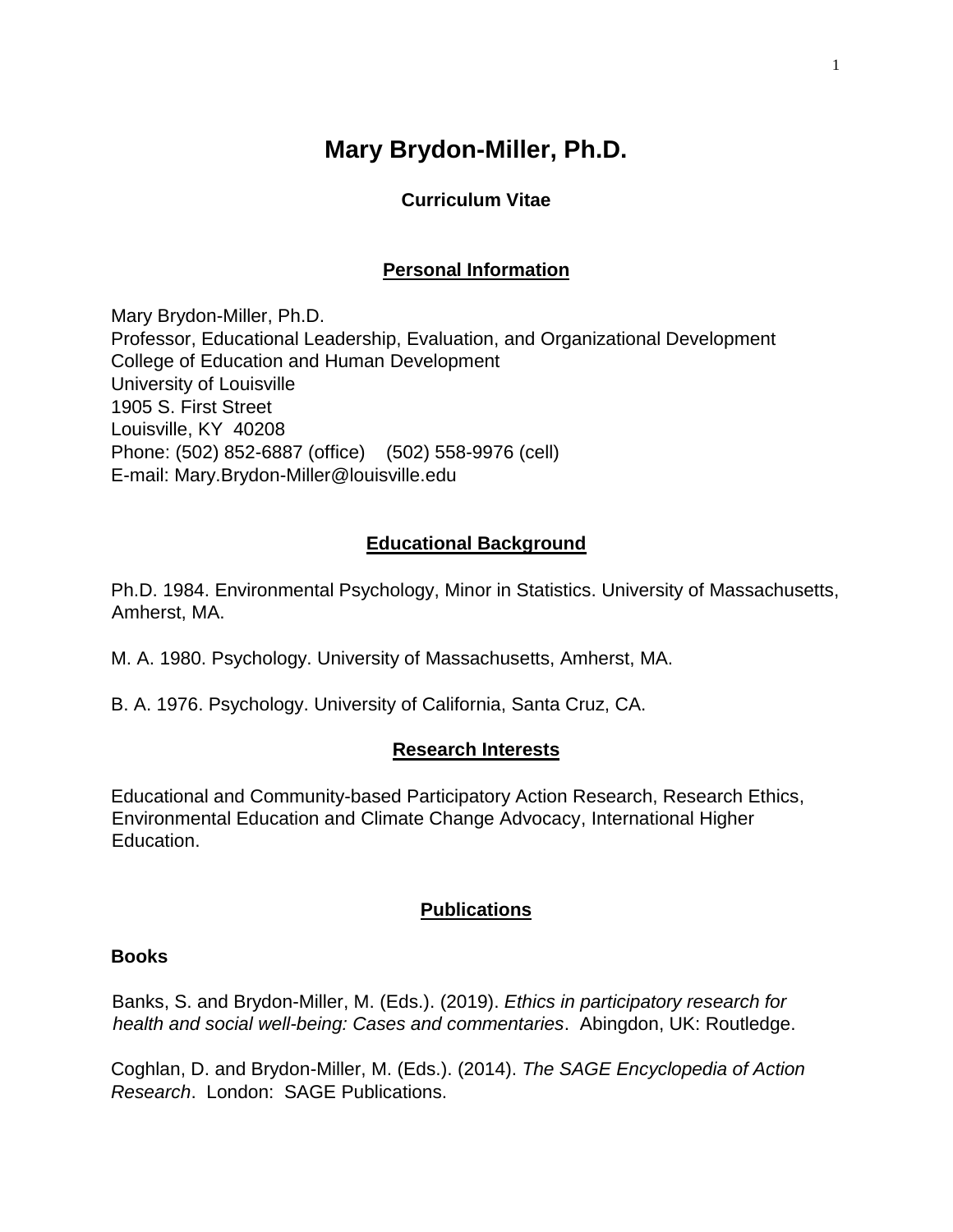Brydon-Miller, M., Maguire, P. and McIntyre, A. (Eds.). (2004). *Traveling companions: Feminism, teaching, and action research*. Westport, CT: Greenwood Press.

Tolman, D.L. and Brydon-Miller, M. (Eds.). (2001). *From subjects to subjectivities: A handbook of interpretive and participatory methods*. New York, NY: New York University Press.

Williams, B. T. and Brydon-Miller, M. (1997). *Concept to completion: Writing well in the Social Sciences*. Fort Worth, TX: Harcourt-Brace.

Park, P., Brydon-Miller, M., Hall, B. and Jackson, T. (Eds.). (1993). *Voices of change: Participatory research in the United States and Canada*. Westport, CT: Bergin and Garvey Press.

#### **Journal Articles and Edited Issues**

Raider-Roth, M., Gold, M., Brydon-Miller, M. & Dorph, G. (2021). Moving toward a utopian future one step at a time: Taking our Future Creating Workshop online. *Journal of Participatory Research Methods.* Downloaded at: [https://jprm.scholasticahq.com/article/18689-moving-toward-a-utopian-future-one-step](https://jprm.scholasticahq.com/article/18689-moving-toward-a-utopian-future-one-step-at-a-time-taking-our-future-creating-workshop-online)[at-a-time-taking-our-future-creating-workshop-online.](https://jprm.scholasticahq.com/article/18689-moving-toward-a-utopian-future-one-step-at-a-time-taking-our-future-creating-workshop-online)

Brydon-Miller, M., Kral, M., & Ortiz Aragón, A. (Eds.). (2020). Participatory action research: International perspectives and practices: Special Issue. *International Review of Qualitative Research, 13*(2).

Brydon-Miller, M., Kral, M., & Ortiz Aragón, A. (2020). Participatory action research: International perspectives and practices: Editorial essay. *International Review of Qualitative Research, 13*(2), 103-111.

Brydon-Miller, M. & Kral, M. (Eds.). (2020). Reflections on the role of relationships, participation, fidelity, and action in participatory action research: Mini-Special Issue. *Educational Action Research,28*(1).

Brydon-Miller, M. & Kral, M. (2020). Reflections on the role of relationships, participation, fidelity, and action in participatory action research: Editorial essay. *Educational Action Research, 28*(1), 98-99.

Brydon-Miller, M. (2018). Critical learning, community, and engagement: Elements for creating positive learning environments and opportunities for positive change. Editorial essay. *Educational Action Research*, 26(3), 351-353.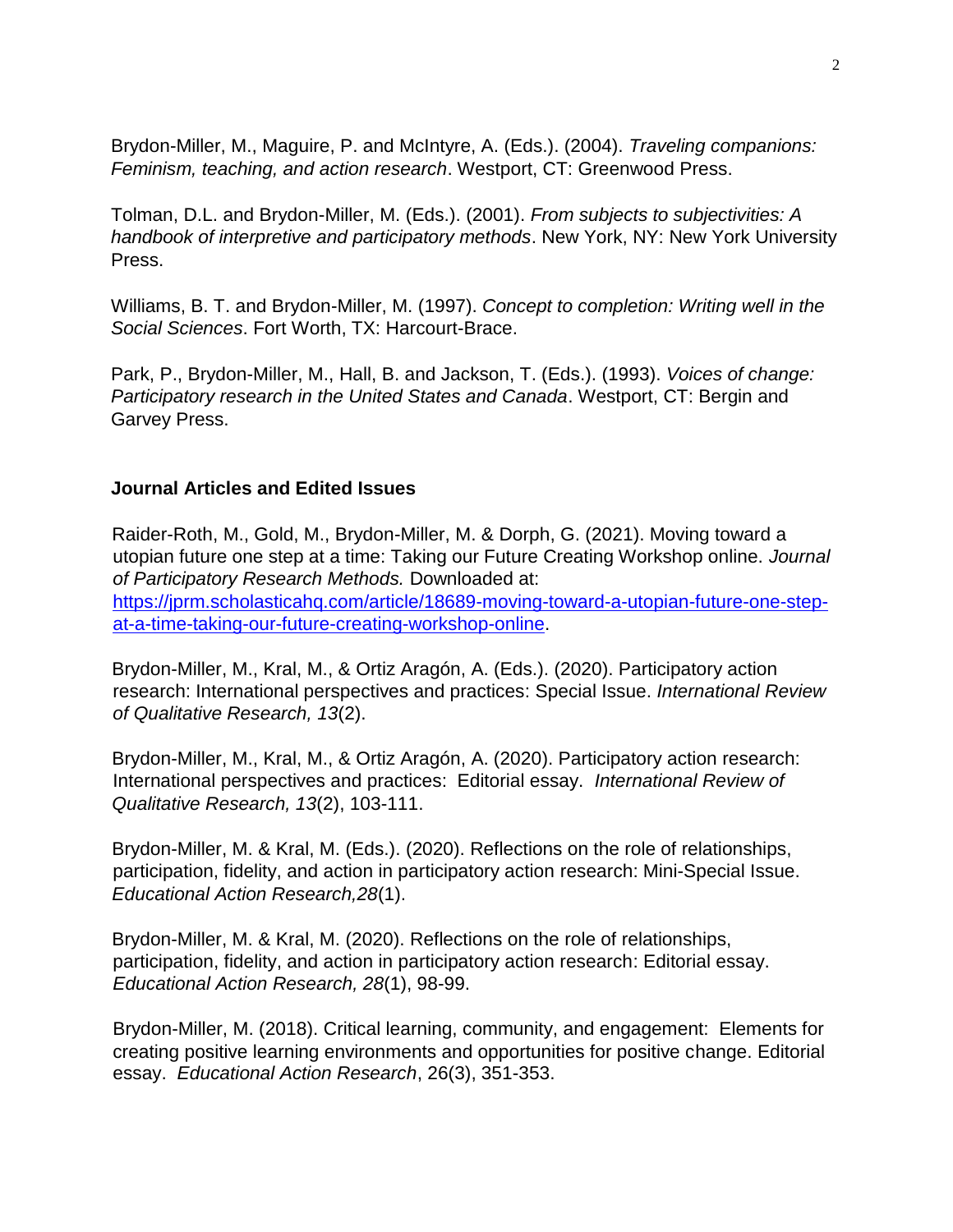Brydon-Miller, M. & Coghlan, D. (2018). First-, second-, and third-person values-based ethics in educational action research: Personal resonance, mutual regard, and social responsibility. *Educational Action Research, 27*(2), 303-317. DOI: [10.1080/09650792.2018.1445539](https://doi.org/10.1080/09650792.2018.1445539)

Gayá, P. & Brydon-Miller, M. (2016). Carpe the academy: Dismantling higher education and prefiguring critical utopias through action research. *Futures*. Downloaded at http://dx.doi.org/10.1016/j.futures.2016.10.005

Stevens, D., Brydon-Miller, M., & Raider-Roth, M. (2016). Structured ethical reflection in practitioner inquiry: Theory, pedagogy, and practice. *The Educational Forum, 80* (4), 430-443*.*

Brydon-Miller, M. & Coghlan, D. (2014). The Big Picture: Implications and Imperatives for the Action Research Community from the SAGE Encyclopedia of Action Research. *Action Research, 12*(2), 224-233.

Brydon-Miller, M. (2012). Addressing the Ethical Challenges of Community-Based Research. *Teaching Ethics, 12(*2), 157-162.

Kroeger, S., Embury, D., Cooper, A., Brydon-Miller, M., Laine, C, & Johnson, H. (2012). Stone soup: Using co-teaching and photovoice to support inclusive education. *Educational Action Research, 20*(2), 183-200.

Brydon-Miller, M., Antal, A.B., Friedman, V., & Wicks, P.G. (2011). The changing landscape of arts and action research. *Action Research, 9*(1), 3-11.

Brydon-Miller, M., Antal, A. B., Friedman, V., & Wicks, P. G. (Eds). (2011). Arts and action research: Special issue. *Action Research, 9*(1).

Brydon-Miller, M. and Maguire, P. (2009). Participatory action research: Contributions to the development of practitioner inquiry in Education. *Educational Action Research 17*(1), 79-93*.* 

Brydon-Miller, M., Greenwood, D., and Eikeland, O. (Eds.). (2006). Ethics and action research: Special issue. *Action Research*, 3(1).

Brydon-Miller, M., Greenwood, D., and Eikeland, O. (2006). Editorial introduction to special issue on ethics and action research. *Action Research, 3*(1), 5-8.

Brydon-Miller, M. and Greenwood, D. (2006). A re-examination of the relationship between action research and human subjects review processes. *Action Research, 3* (1), 117-128.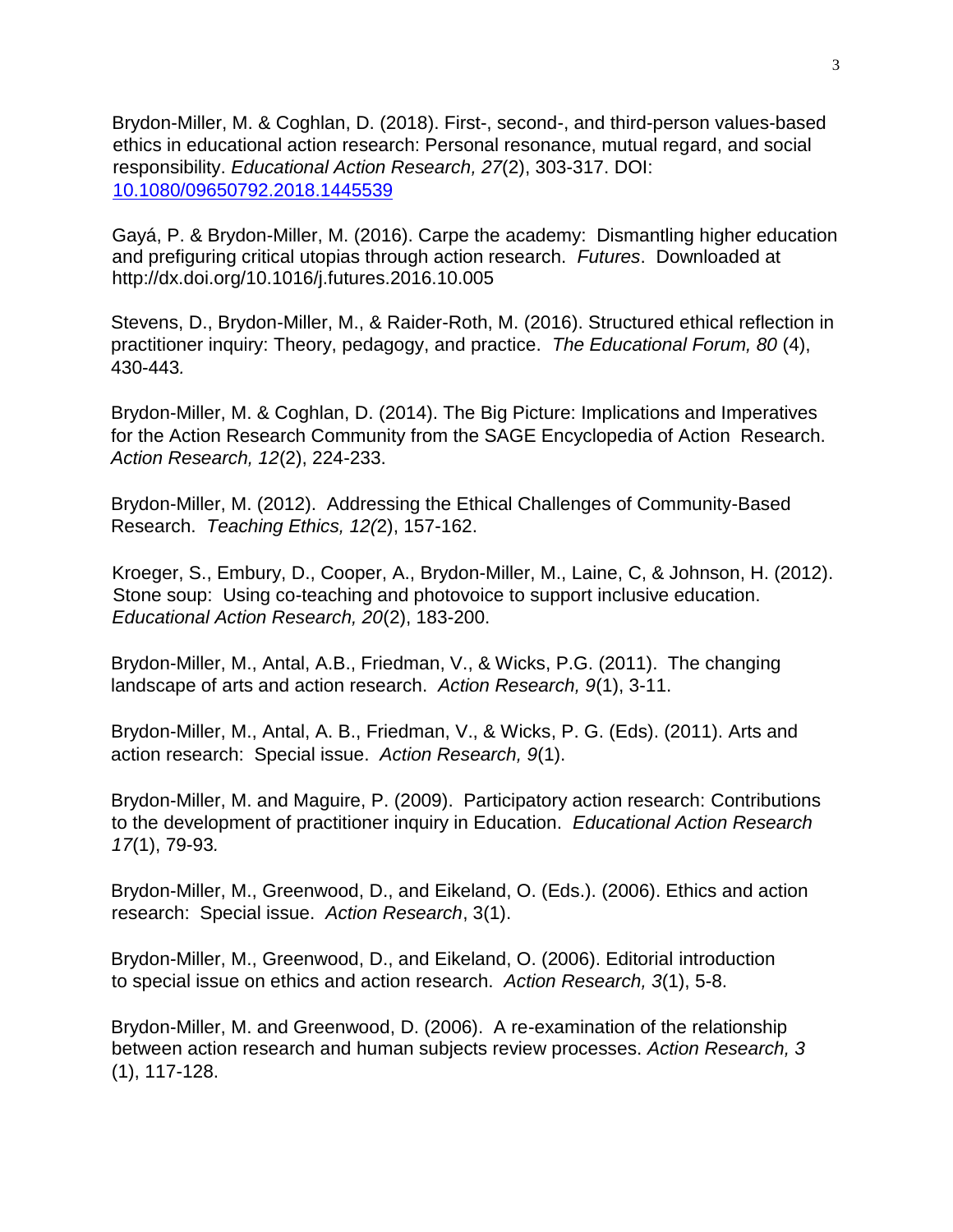Greenwood, D. and Brydon-Miller, M. (2006). Intellectual property and action research. *Action Research, 3* (1), 81-95.

Brydon-Miller, M., Greenwood, D. and Eikeland, O. (2006). Conclusion: Strategies for addressing ethical concerns in action research. *Action Research, 3*(1),129- 131.

Brydon-Miller, M., Greenwood, D. and Maguire, P. (2003). Why action research? *Action Research*, 1(1), 9-28.

Brydon-Miller, M. (2001). A glimpse of a lighthouse: Participatory action research, postcolonial theory, and work with refugee communities. *Committee on refugees and immigration selected papers*. Volume IX, 254-276.

Brydon-Miller, M. and Tolman, D.L. (Eds.). (1997). Transforming Psychology: Interpretive and participatory research methods. *Journal of Social Issues*. 53(4).

Tolman, D.L. and Brydon-Miller, M. (1997). Transforming Psychology: Interpretive and participatory research methods. Transforming Psychology: Interpretive and participatory research methods. *Journal of Social Issues*. 53(4), 597-603.

Brydon-Miller, M. (1997). Participatory action research: Psychology and social change. Transforming Psychology: Interpretive and participatory research methods. *Journal of Social Issues*. 53(4), 657-666.

Brydon-Miller, M. and Tolman, D.L. (1997). Engaging the process of transformation. Transforming Psychology: Interpretive and participatory research methods. *Journal of Social Issues*. 53(4), 803-810.

Brydon-Miller, M. and Bernstein, H. (1997, Fall). Paulo Freire: "Science, understanding and action", Remembering the professor of professors, teacher of teachers. *Taboo: The Journal of Culture and Education*. 173-176.

Brydon-Miller, M. (1994). Metamorphosis: The curriculum of the new American college, *Perspectives*. 109-114.

Brydon-Miller, M. (1994). Students conduct research for campus center design. *ACU-I Bulletin*, Bloomington, IN. 4-9.

Brydon-Miller, M. (1991). Participation: The key to better union design, *ACU-I Bulletin*, Bloomington, IN. 15-19.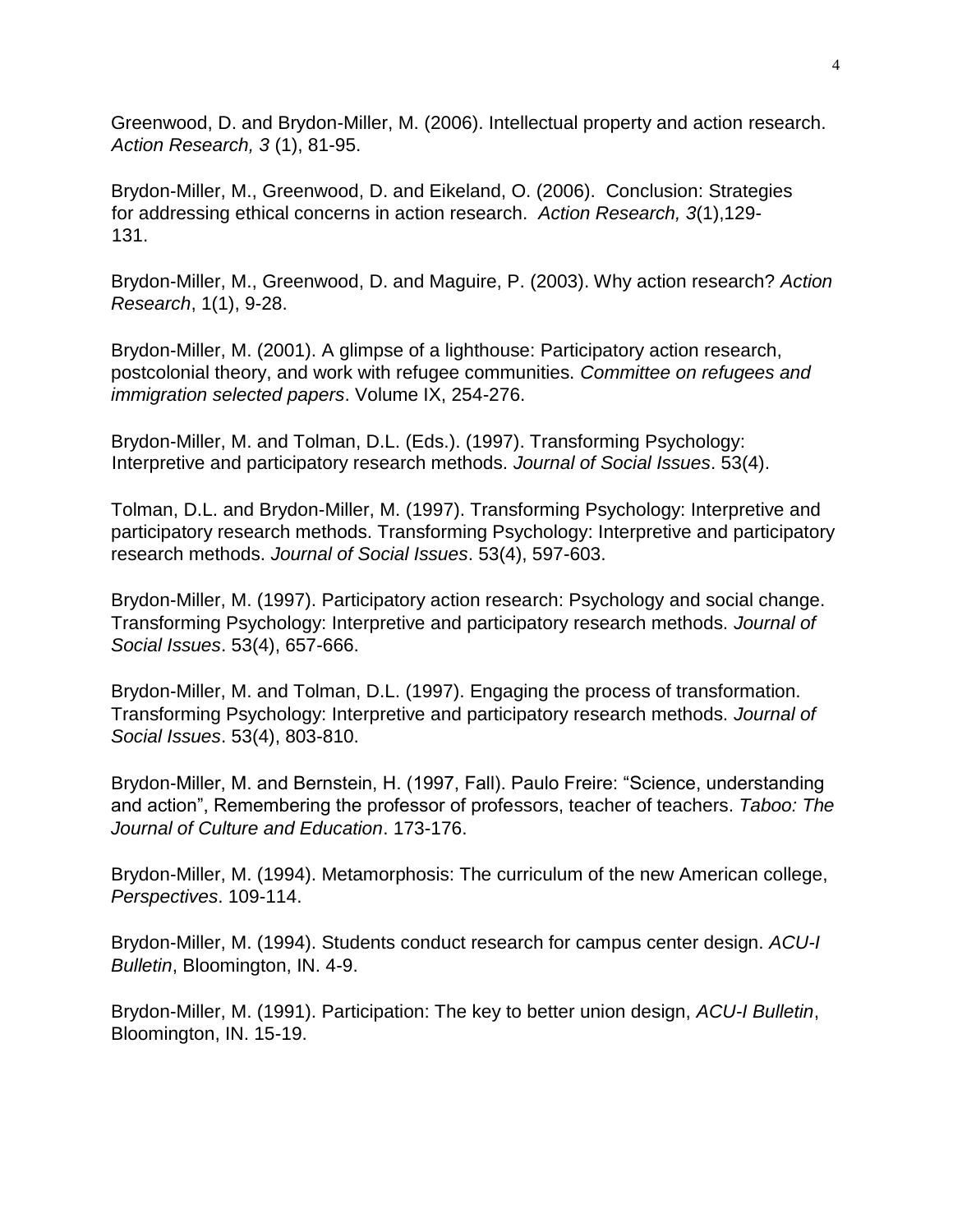Brydon-Miller, M. (1984). *Accessibility self-advocacy at an independent living center: A participatory research approach*. Doctoral Dissertation, University of Massachusetts, Amherst.

Hayward, D.G. and Brydon-Miller, M. (1983-1984). Spatial and conceptual aspects of orientation: Visitor experiences at an outdoor history museum. *Journal of Environmental Systems*, 13, 317-332.

## **Book Chapters**

Ortiz-Aragón, A. and Brydon-Miller, M. (in press). Section Editors for Knowledge through Action (includes 9 chapters). In D. Burns, J. Howard, & S. Ospina (Eds.), *The SAGE handbook of participatory research*. London: SAGE Publications.

Ortiz-Aragón, A. and Brydon-Miller, M. (in press). Show me the action! Understanding action as a way of knowing in participatory research. In D. Burns, J. Howard, & S. Ospina (Eds.), *The SAGE handbook of participatory research*. London: SAGE Publications.

Brydon-Miller, M., Ortiz-Aragón, A., & Friedman, V. (in press). The fine art of getting lost: Ethics as a generative source of innovative and inclusive action research methodology. In D. Burns, J. Howard, & S. Ospina (Eds.), *The SAGE handbook of participatory research*. London: SAGE Publications.

Willatt, A., Beadle, R., & Brydon-Miller (in press). Reshaping the food aid landscape through community-based food initiatives. In H. Tam (Ed.), Tomorrow's communities. Bristol, UK: Policy Press.

Stewart, W., Greenwell, T., Hogue, S., Kent, C., Roseberry, D., Santos, A., & Brydon-Miller, M. (2020). "The shoes should no longer fit": Creating a space for caring and challenge through the dissertation process. In C. Woolhouse & L. Nicholson (Eds.), *Mentoring in higher education: Case studies of peer learning and pedagogical development* (pp. 177-194). Springer Publishing.

Brydon-Miller, M. (2020) Lessons from the School of Disobedience: Responsibility and/for resistance in higher education. In C. Fahrenwald, N. Engel, & A. Schröer (Eds). *Jahrbuch der Sektion Organisationspädagogik: Organisation und Verantwortung* (*Organization and responsibility: 1st Yearbook of organizational education)* (pp. 15-22). German Educational Research Association.

Brydon-Miller, M. (2019). Foreword. In O. Zuber-Skerritt & L. Wood (Eds.), *Action learning and action research: Genres and approaches (pp. vii)*. Bingley, UK: Emerald **Books**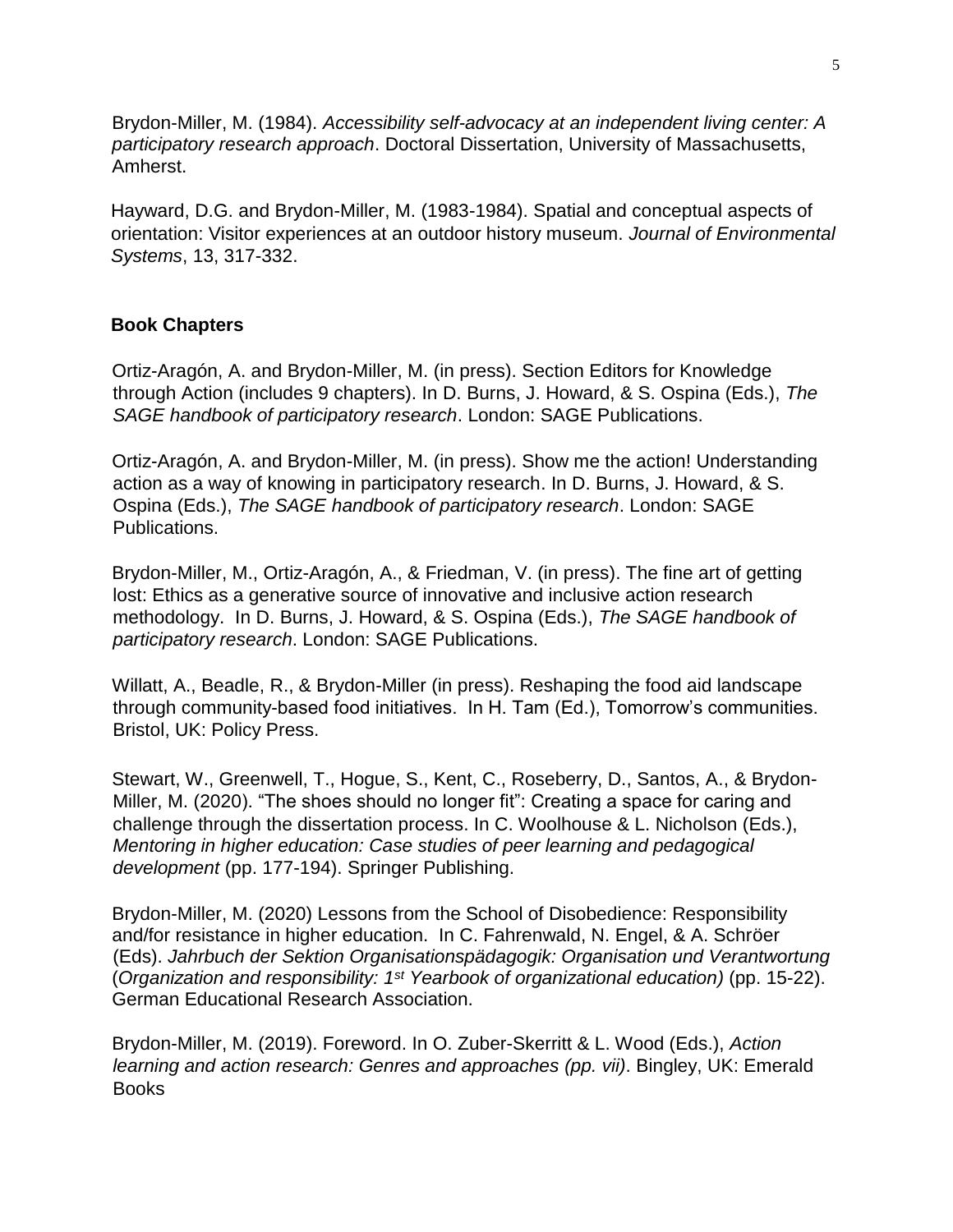Brydon-Miller, M. & Damons, B. (2019). Action research for social justice advocacy. In C. Mertler (Ed.), *Wiley handbook of action research in education (pp. 371-392)*. Hoboken, NJ: Wiley Publishing.

Brydon-Miller, M. & Ortiz Aragón, A. (2018). The 500 hats of the action researcher. In A. Bilfeldt, M. S.Jørgensen, J. Andersen, & K. A. Perry (Eds.), *Den ufærdige fremtid Aktionsforskningens potentialer og udfordringer* (pp. 19-47). Aalborg, Denmark: Aalborg University Press.

Brydon-Miller, M., Prudente, M., & Aguja, S. (2017). Lighting a spark, seeing the light: Educational action research as transformative practice. In D. Wyse, L. E. Suter, E. Smith, & N. Selwyn (Eds.), *BERA/SAGE Handbook of Educational Action Research (pp. 435-451).* London: SAGE Publications.

Brydon-Miller, M. Gayá, P., Noone, P.,Willatt, A., Book, C.,Cohen, S. Nichols, A.,Tetreault, L. &Williams, B. T. (2017). Pass the parcel: The ever expanding impact of Critical Utopian Action Research. In H. P. Hansen & L. T. Clausen (Eds.), *Forandring og erkendelse: Videnskab for mennesker og med mennesker: Festschrift til Birger Steen Nielsen (pp. 9-20).*Roskilde, Denmark: Institute for Mennesker og Teknology, Roskilde University.

Brydon-Miller, M. & Hilsen, A. I. (2016). Where Rivers Meet: Exploring the Confluence of Ecofeminism, Covenantal Ethics, and Action Research. In M. Phillips & N. Rumens (Eds.), *Contemporary perspectives on ecofeminism (pp. 95-108)*. New York: Routledge.

Brydon-Miller, M. & Coghan, D. (2015). Mirror, mirror: Action research takes a hard look at higher education. In J. Kearney, M. Todhunter, & R. Teare (Eds.), *Lifelong action learning and research: A tribute to the pioneering life and work of Ortrun Zuber-Skerritt* (pp. 11-20). Sense Publishers.

Brydon-Miller, M., Rector Aranda, A., & Stevens, D. (2015). Widening the circle: Ethical reflection in action research. In H. Bradbury (Ed.), *SAGE Handbook of Action Research (3rd ed.*; pp. 596-607*)*. London: SAGE Publications.

Brydon-Miller, M. (2015). Foreword. In J. Egmose, *Action research for sustainability: Social imagination between citizens and scientist.* Farnham, UK: Ashgate Publishing.

Brydon-Miller, M. (2014). Using Action Research Methodologies to Address Community Health Concerns. In M. Murray (Ed.), *Critical Health Psychology (2nd ed., pp. 217- 232).* Basingstoke, England: Palgrave.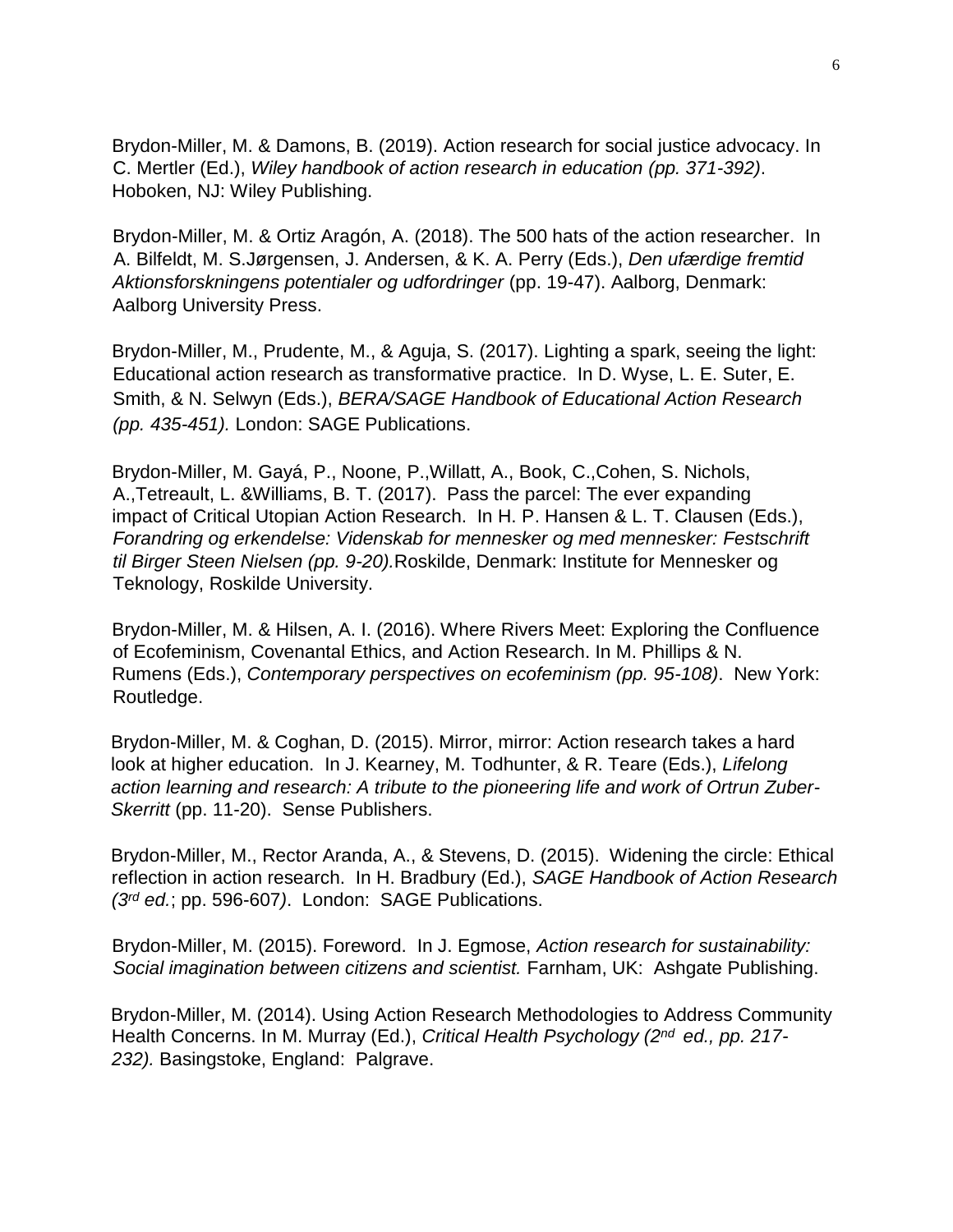Stoecker, R. & Brydon-Miller, M. (2012). Action Research. In A. A. Trainor & E. Graue (Eds.), *Publishing qualitative research in the social and behavioral sciences: A guide for reviewers and researchers (pp. 21-37)*. New York: Routledge.

Williams, B. & Brydon-Miller, M. (2012). Ethics and representation in conducting, writing, and publishing digital research. In R. Andrews, Borg, E., Davis, S. B., Domingo, M., & England, J. (Eds.), SAGE *handbook of digital dissertations and theses* (pp. 181-197). London, SAGE Publications.

Brydon-Miller, M., Kral, M., Maguire, P., Noffke, S., Sabhlok, A. (2011). Jazz and the Banyan Tree: Participatory Action Research. In N. Denzin, and Y. Lincoln (Eds.), *The SAGE handbook of qualitative research* (4<sup>th</sup> ed., pp. 387-400). Newbury Park, CA: SAGE Publications.

Brydon-Miller, (2010). The gifts of the Magus: In remembrance of Paulo Freire. In T. Wilson, P. Park, and A. Colón-Muñiz (Eds.), *Memories of Paulo* (pp. 39-42). Rotterdam: Sense Publishers.

Brydon-Miller, M., Davids, I., Jaitli, N., Lykes, M. B., Schensul, J., & Williams, S. (2009). Popular education and action research: Voices from the field. In B. Somekh & S. Noffke (Eds.), *Handbook of educational action research* (pp. 495-507). London: SAGE Publications.

Brydon-Miller, M. (2009). Covenantal ethics and action research: Exploring a common foundation for social research. In D. Mertens & P. Ginsberg (Eds.), *Handbook of social research ethics (pp. 243-258)*. Newbury Park, CA: SAGE Publications.

Brydon-Miller, M. (2008). Ethics and action research: Deepening our commitment to principles of social justice and redefining systems of democratic practice. In P. Reason & H. Bradbury (Eds.), *Handbook of action research (2nd ed.)* (pp. 199-210). London: SAGE Publications

Brydon-Miller. M. (2006). Photovoice and Freirean critical pedagogy: Providing a liberatory theoretical framework to project-based learning in second language education. In G. Beckett & P.C. Miller (Eds.), *Project-based learning in second language education: Past, present, and future* (pp. 41-53). Greenwich, CT: Information Age Publishing.

Maguire, P., McIntyre, A. and Brydon-Miller, M. (2004). Introduction. In Brydon-Miller, M., Maguire, P. and McIntyre, A. (Eds.), *Traveling companions: Feminism, teaching, and action research* (pp. ix-xix). Westport, CT: Greenwood Press.

Brydon-Miller, M. (2004). The terrifying truth: Interrogating systems of power and privilege and choosing to act. In Brydon-Miller, M., Maguire, P. and McIntyre, A.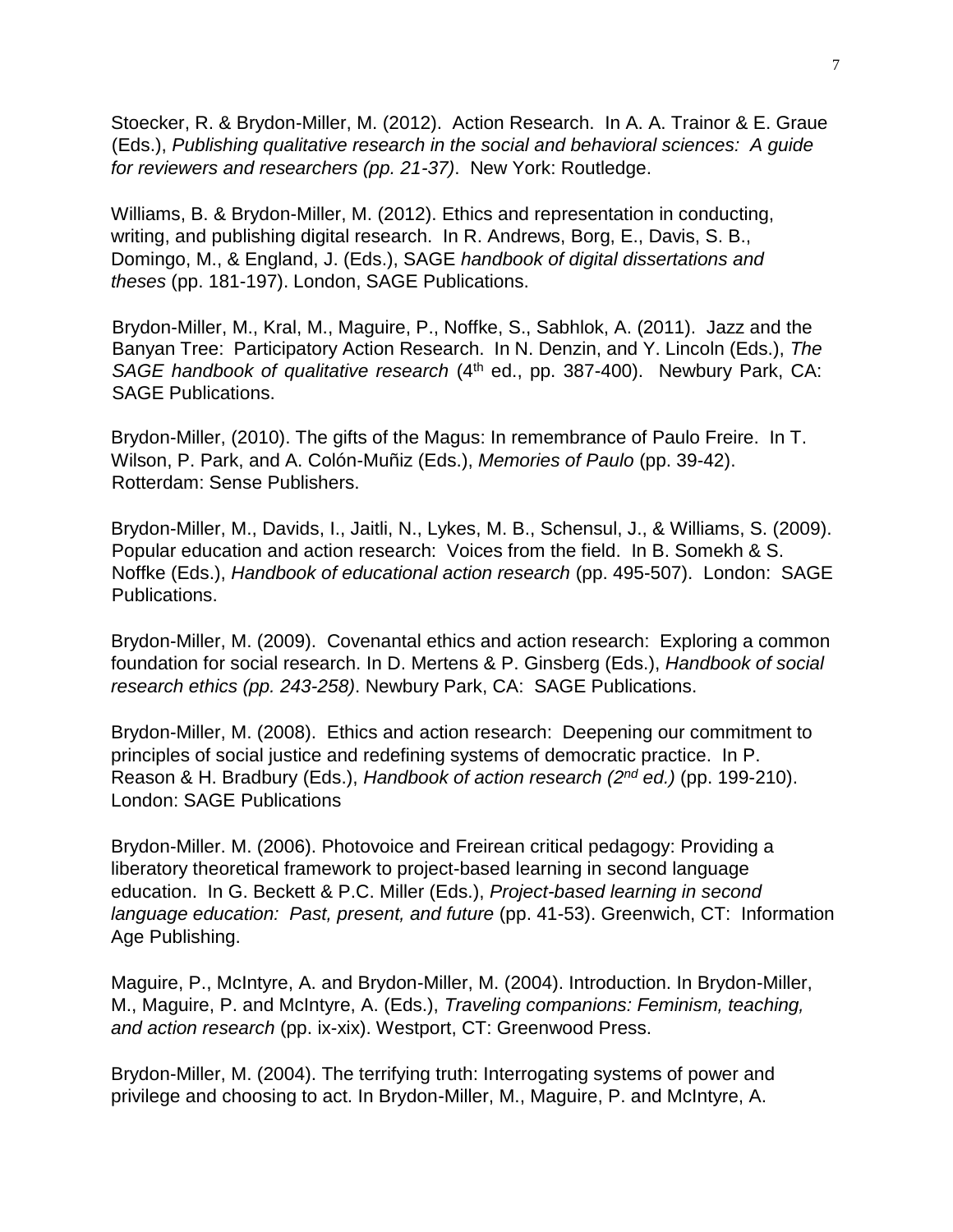(Eds.), *Traveling companions: Feminism, teaching, and action research* (pp. 3-19). Westport, CT: Greenwood Press.

Brydon-Miller, M., Wadsworth,Y. and Satiani, A. (2004). A parting of the ways - for the time being. In Brydon-Miller, M., Maguire, P. and McIntyre, A. (Eds.), *Traveling companions: Feminism, teaching, and action research* (pp. 179-186). Westport, CT: Greenwood Press.

Williams, B. and Brydon-Miller, M. (2004). Changing directions: Participatory action research, agency, and representation. In S.G. Brown and S. Dobrin (Eds.) *Ethnography unbound: From theory shock to critical praxis* (pp. 241-257). Albany: SUNY Press.

Bastos, F. and Brydon-Miller, M. (2004). Speaking through art: Subalternity and refugee women artists. In B. M. Lucas and A. B. Lopez (Eds.), *Global neo-imperialism and national resistance: Approaches from postcolonial studies* (pp. 107-118). Vigo, Spain: Universidade de Vigo.

Brydon-Miller, M. (2003). Using participatory action research to address community health issues. In Murray, M. (Ed.), *Critical Health Psychology* (pp. 187-202). London: Palgrave Publishers.

Tolman, D.L and Brydon-Miller, M. (2001). Interpretive and participatory research methods: Moving toward subjectivities. In Tolman, D.L. and Brydon-Miller, M. (Eds.). *From subjects to subjectivities: A handbook of interpretive and participatory methods* (pp. 3-11). New York, NY:New York University Press.

Brydon-Miller, M. (2001). Education, research and action: Theory and methods of participatory action research. In Tolman, D.L and Brydon-Miller, M. (Eds.), *From subjects to subjectivities: A handbook of interpretive and participatory methods* (pp. 76- 89). New York, NY: New York University Press.

Brydon-Miller, M. and Tolman, D. L. (2001). Making room for subjectivities: Remedies for the discipline of Psychology. In Tolman, D.L. and Brydon-Miller, M. (Eds.), *From subjects to subjectivities: A handbook of interpretive and participatory methods* (pp.319- 327). New York, NY: New York University Press.

Brydon-Miller, M. (1993). Accessibility self-advocacy at an independent living center: A participatory research approach. In Park, P., Brydon-Miller, M., Hall, B. and Jackson,T. (Eds.), *Voices of change: Participatory research in the United States and Canada* (pp. 125-143). Westport, CT: Bergin and Garvey Press.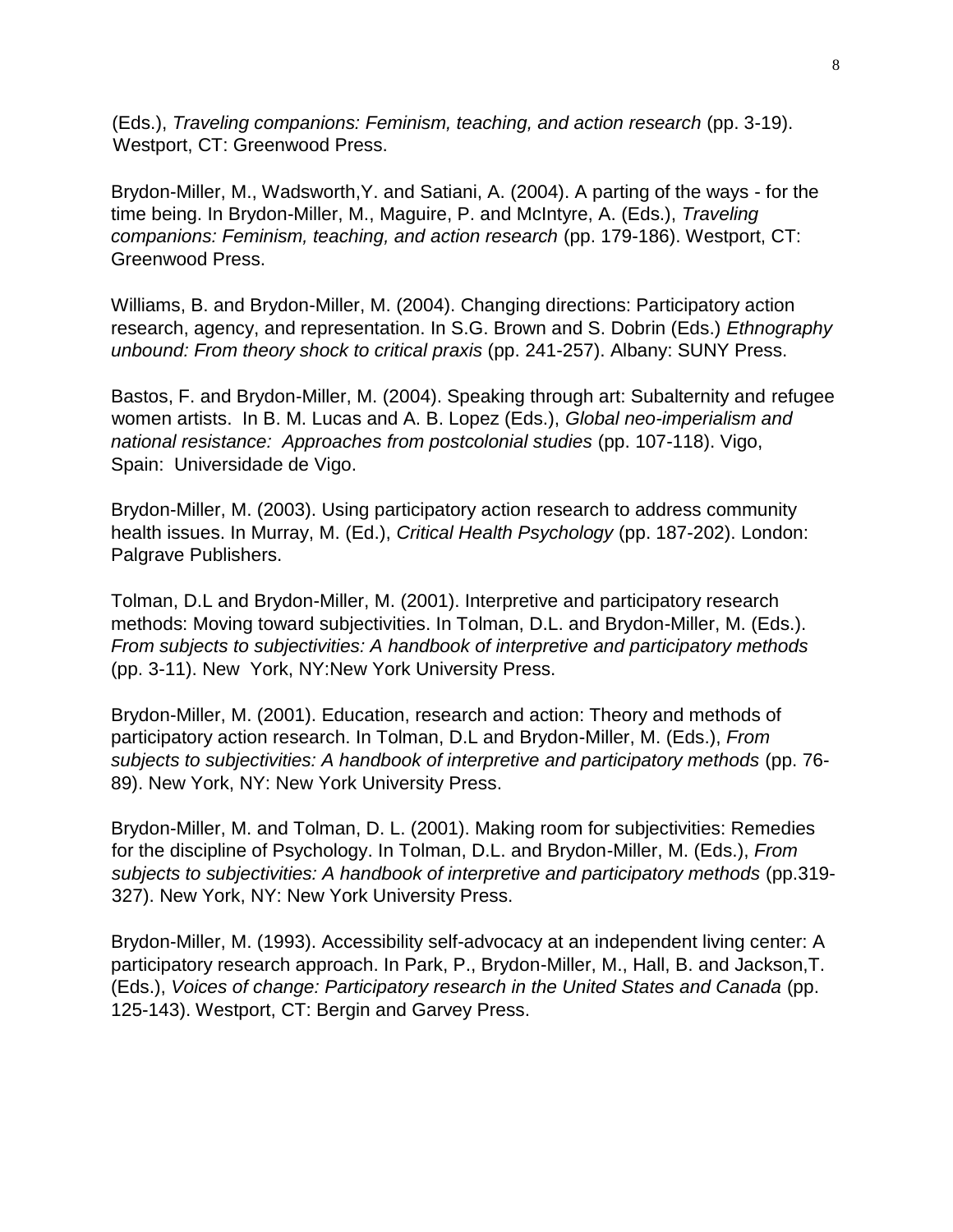#### **Book Reviews**

Brydon-Miller, M. (2008). [Review of the book An ethical approach to practitioner inquiry]. *British Educational Research Journal, 34*(6), 866-868*.* 

Brydon-Miller, M. (2005). Moussorgsky visits MoMA [Review of the book Working method: Research and social justice]. *Contemporary Sociology,(34)* 5, 565-566.

Brydon-Miller, M. (2005). [Review of the book *"Letting them die": Why HIV/AIDS prevention programmes fail*.] *Health Education and Behavior, 32*(2), 279-281.

#### **Publications with Student Co-authors**

York, K., Profitt, A., Alawadhi, F., Andreadis, M. Brydon-Miller, M. et al. (2012). Getting to know me: The potential of action research to promote ethical reflection. *Teaching Ethics*, *12*(2), 183-200.

Griebling, S., Zayas, V. R., Brydon-Miller, M., Gerlach, J., Norman, C. and members of the Action Research Seminar (2009). Exploring the Relationship between Faculty, Students, and the Social and Behavioral Ethics Review Committee through Action Research. *Journal of Empirical Research on Human Research Ethics*, *4* (2), 27-36.

Action Research Team (2008). Postcards to Paulo: Enacting Critical Pedagogy in the Action Research Classroom. *Journal of Thought,* Spring-Summer,11-20.

Action Research Seminar Participants (2007). Using an Action Research Framework to Explore Attitudes Regarding the Relationship Between Faculty and Students in the College of Education, Criminal Justice, and Human Services and the Social and Behavioral Institutional Review Board. Final Report distributed to College of Education, Criminal Justice, and Human Services faculty and students and members and staff of the Social and Behavioral Institutional Review Board of the University of Cincinnati.

University of Cincinnati Action Research Team (2006, December 27). Postcards to Paulo: Applying the pedagogical principles of Freire to the study of Freire. *AR Expeditions*. Retrieved December 30, 2006, from edu/docs/articles.php.

Meyer, H., Hamilton, B., Kroeger, S., Stewart, S., and Brydon-Miller, M. (2004) The unexpected journey: Renewing our commitment to students through educational action research. *Educational action research*, 12(4), 557-573.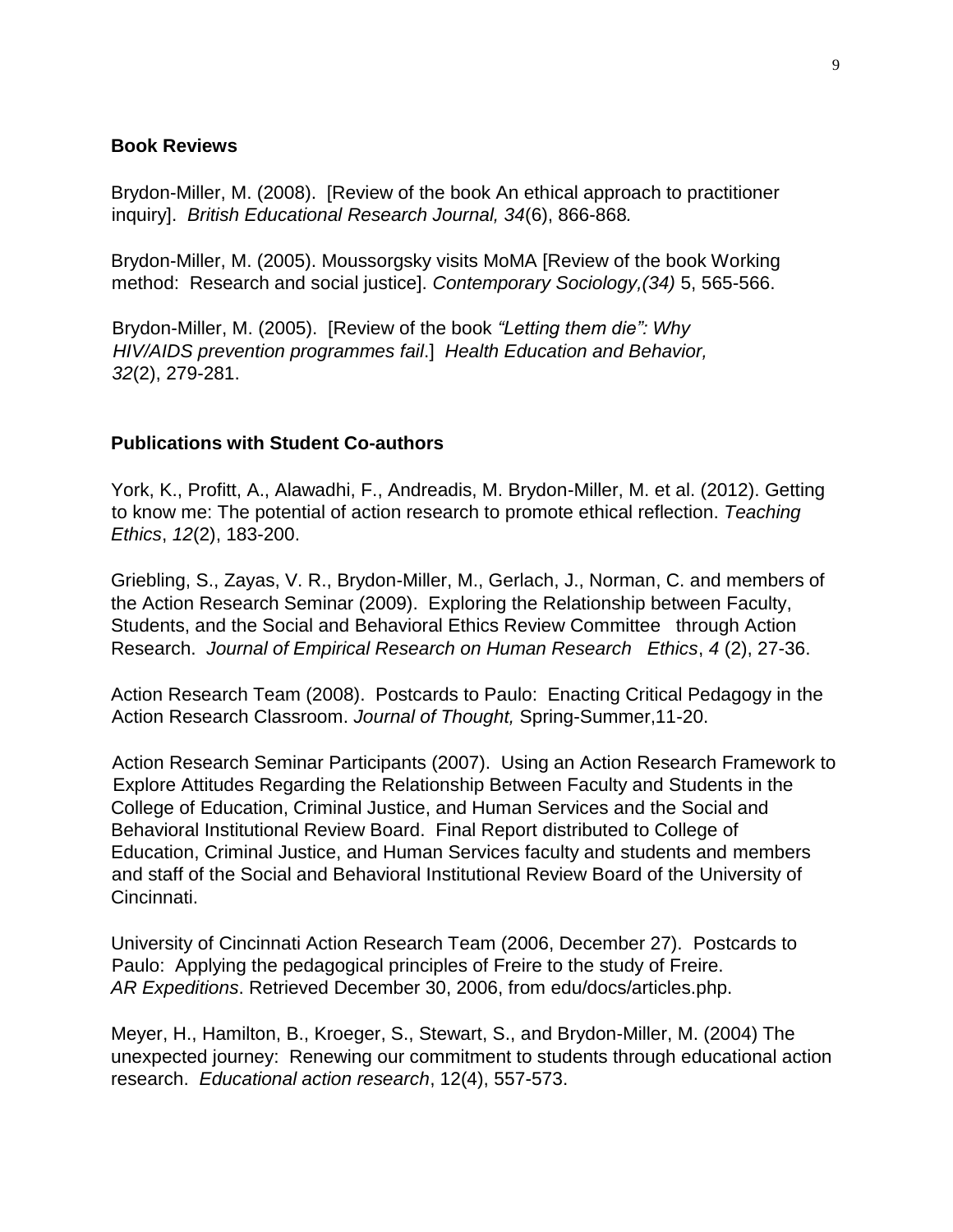Allen, D., Bolden-Haraway, C., Brydon-Miller, M. Cook, A., Eby, B., Foster, W., Mack, G., Obarski, K. Ostendorf W., Thurman, S., and Welch, K. (2003). Action research and the challenges of urban education. *International Journal of Learning*, 10, 989997.

#### **Conference Proceedings**

Brydon-Miller, M. (1985). Accessibility self-advocacy at an independent living center: A participatory research approach. Proceedings 1985 Environmental Design Research Association Conference. City University of New York.

#### **Other Publications**

Placed in Rose's capable hands: Twins got extra care from disabled woman. (July 31,1994) Concord Monitor.

Charting Maps of the Mind. (Winter, 1989) Update.

Muddle: Making Your Way in a Confusing World. (Winter, 1988) Update.

## **Unpublished Research and Planning Reports**

Brydon-Miller, M. (2000) "Community Partnerships: Gerontology Students Interviewing Frail Community-based elders". Humanics Research Grant report. In B.E. Jensen and E. Evans (Eds.) Humanics in the Year 2000. Springfield, MA: Springfield College. (pp. 57-67).

Brydon-Miller, M. (1990). New England College Student Center Planning Project report submitted to Board of Trustees, New England College, Henniker, NH.

Brydon-Miller, M. (1982). Whose house is this anyway? User-focused design programming.

Brydon-Miller, M. (1981). A practitioner's guide to experimental design and statistics.

Brydon-Miller, M. (1981). The Commons: Revised program and plans for Ingleside Manor, program submitted to Joseph Paul, Director, Geriatric Authority of Holyoke.

Brydon-Miller, M. and Hayward, D.G. (1979). The paradox of on-site accessibility: Design alternatives and planning considerations for the Geriatric Village Concept. Report to Geriatric Authority of Holyoke.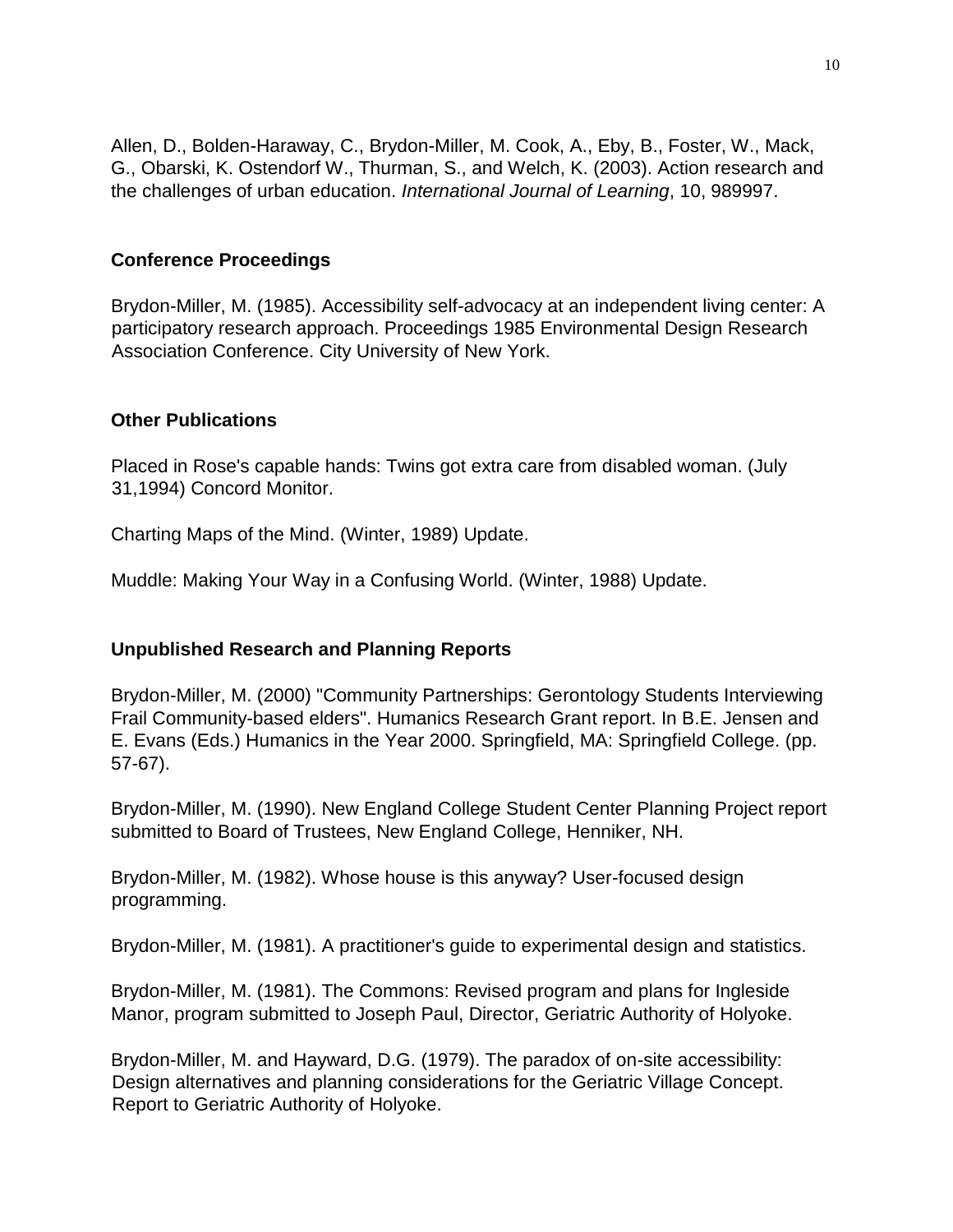#### **Presentations**

#### **Invited Guest Lectures and Presentations: International**

Metaphorically Speaking…Thoughts on Action Research. Virtual Presentation to the Swedish Participatory Action Research Committee (SPARC). April 19, 2021.

Understanding the Action Research Epistemology and Introduction to Action Research Methodologies. Virtual Training-Workshop Series on Research Conceptualization and Dissemination. Jose Rizal Memorial State University. Dapitan City, the Philippines. December 7-8, 2020.

Community-Based Educational Research Future Creating Workshop. Virtual Session. North-West University, Potchefstroom, South Africa. October 27 – November 17, 2020.

"The Road to Hell": The Problem of Good Intentions in Action Research. Keynote Address Network of Educational Action Research Ireland. Virtual Meeting. January 23, 2021.

The Action Research Methodology Candy Store: Innovative Approaches to Data Gathering. De La Salle University-LIDER e-lecture series. July 22, 2020.

Participatory Research: Generating Knowledge for Positive Social Change. Workshop offered as part of Participatory Action Research: Issues, Challenges, and Reflection from USA and UK. Doctoral Training webinar. Durham University, UK. July 14, 2020.

"The Road to Hell": The Problem of Good Intentions in Community-Based Research. Keynote Address. Community-based Educational Research Conference. Potchefstroom, South Africa. November 21-22, 2019.

Action Research Methodologies Pre-Conference Workshop. Community-based Educational Research Conference. Potchefstroom, South Africa. November 20, 2019.

Participatory Action Research: Generating Knowledge for Positive Social Change and Welcome to the Methodology Candy Store. Workshops offered as part of Doctoral Training Course on Participatory Action Research. Durham University. Durham, UK. July 11, 2019.

Participatory Action Research: Generating Knowledge for Positive Social Change. A&A KnowledgeBase. Puerto Princesa City, the Philippines. May 21-22, 2019.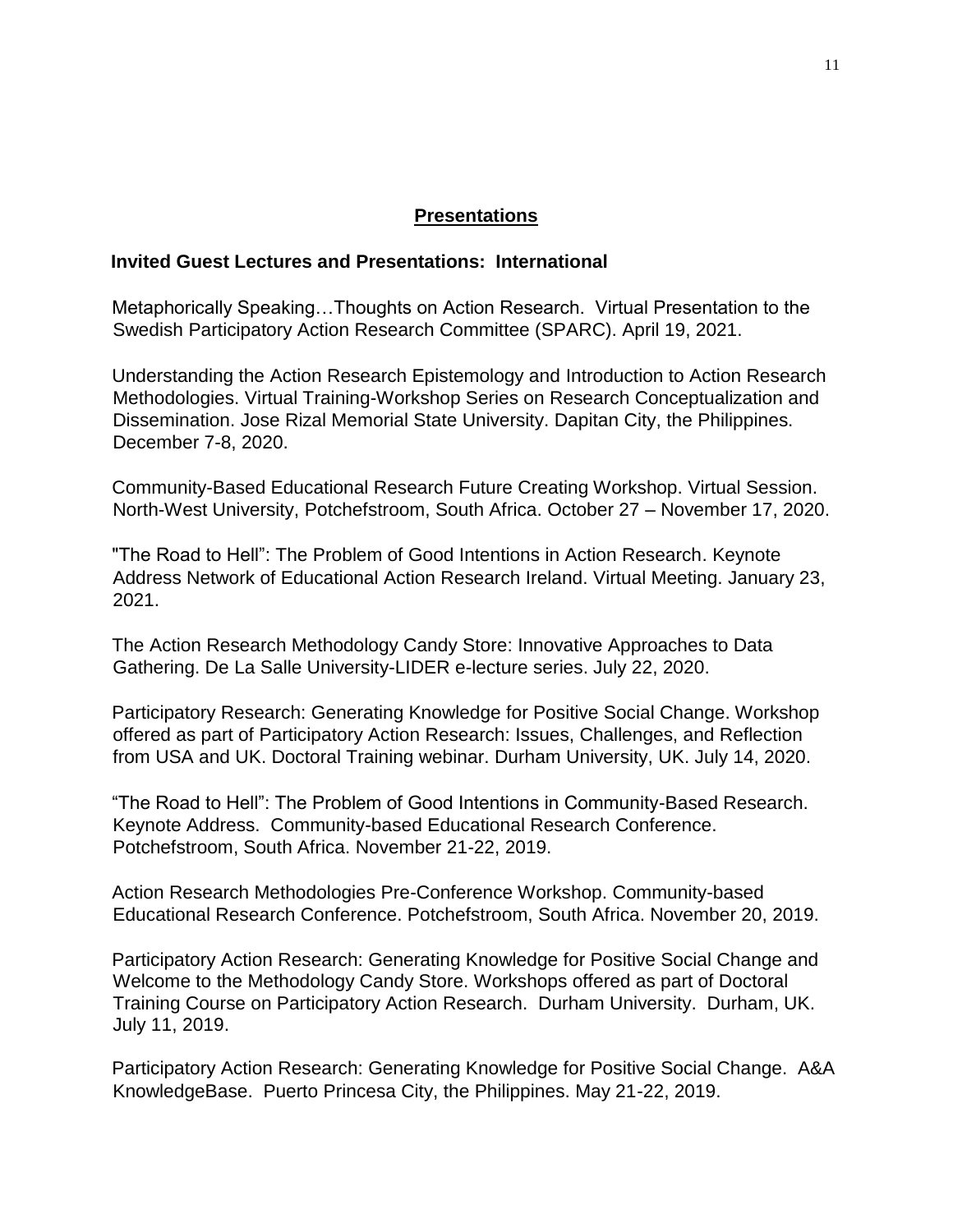Making our Research Matter: Deepening Practice and Increasing Impact as Action Researchers (plenary presentation). 4<sup>th</sup> International Congress on Action Research Action Learning. Manila, Philippines. May 16-18, 2019.

Community-based Research: Mobilizing Research for Social Change. Public Lecture. North West University. Potchefstroom, South Africa. August 13, 2018.

Ethical Implications of Community-based Participatory Research. Nelson Mandela Metropolitan University. Port Elizabeth, South Africa. August 10, 2018.

Ethical and IRB Implications of Community-based Research. North West University. Potchefstroom, South Africa. August 7, 2018.

Participatory Action Research: Foundations and Innovations. North West University. Potchefstroom, South Africa. August 6, 2018.

Exhilarations and Challenges: Participatory Research in Practice. Benjamin Meaker Visiting Fellow Graduate Student Seminar. University of Bristol. Bristol, UK. July 19, 2018.

Engaging and Mobilizing Communities: A Participatory Research Approach. Benjamin Meaker Visiting Fellow Departmental Lecture. University of Bristol. Bristol, UK. July 19, 2018.

Ethics in Participatory Research in Health and Social Well-Being. Benjamin Meaker Visiting Fellow Public Lecture. University of Bristol. Bristol, UK. July 11, 2108.

Introduction to Participatory Action Research in Practice and Overview of Participatory Methods: Workshops offered as part of Doctoral Training Course on Participatory action research: Theories, methods, and challenges. Durham University. Durham, UK. July 2-3, 2018.

Seven Unanswered Questions: An Exploration of Ethics in Participatory Research. Masterclass. Action Research Group Ireland. June 27-29, 2018.

Action Research: Theory, Principles, and Practice. A&A KnowledgeBase. Tagaytay, Philippines. May 27-29, 2018.

Welcome to the Methodology Candy Store: New Approaches to Practitioner Inquiry. A&A Knowledge Base. Tagaytay, Philippines. May 27-29, 2018.

No Easy Answers: Ethics in Conducting Action Research: University of Santo Tomas. Manila, Philippines. May 23, 2018.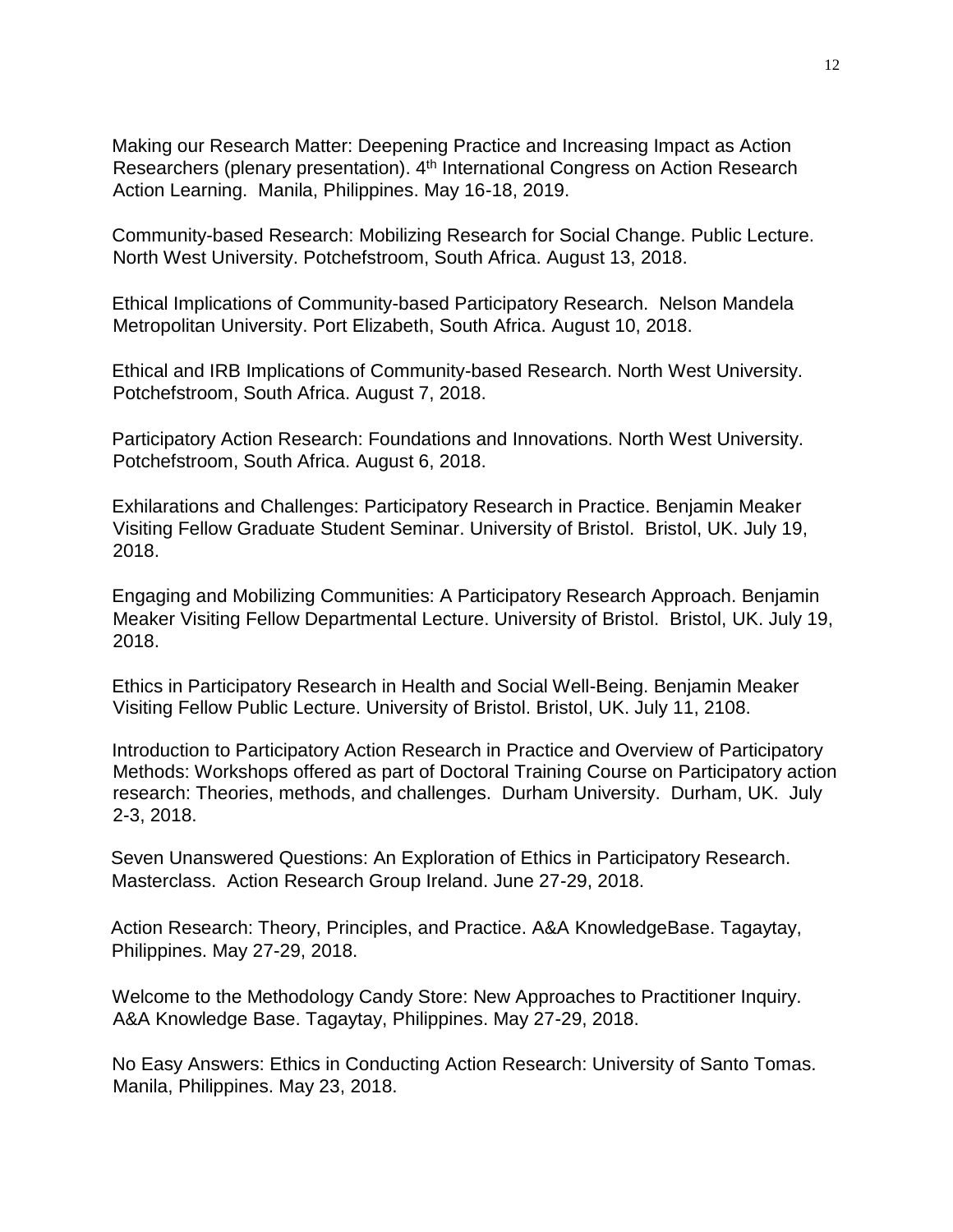Welcome to the Methodology Candy Store!: New Approaches for Practitioner Inquiry. Action Research Action Learning Congress. Manila, Philippines. May 24-26, 2018.

Ethical Reflection: Enacting Responsibility in the Personal, Collective, and Public Spheres. Organization and Responsibility. Annual Conference of the Commission on Organizational Education of the German Education Research Association. Linz, Austria. March 1-2, 2018.

Educational action research: International Perspectives on Innovations in Research and Practice. Invited guest speaker. Preparing School Teachers as Change Agents. School of Foreign Languages, Central China Normal University. Wuhan, China. November 1-2, 2017.

Introduction to Participatory Research in Practice and an Overview of Participatory Research Methods. Workshops offered as part of Doctoral Training Course on Participatory action research: Theories, methods, and challenges. Durham University. Durham, UK. July 3-4, 2017.

Ethics in Action Research (with Dr. Denise O'Leary). Pre-colloquium workshop. 7<sup>th</sup> International Annual Action Research Colloquium. University College Dublin. Dublin, Ireland. June 28-30, 2017.

Re-engaging Questions of Ethics in the D4D Project. Bath Spa University. Bath, UK. June 16, 2017.

Thinking Outside the Box: Action Research as Innovation. Keynote Address at the 3rd International Action Research Action Learning Congress. Manila, Philippines. March 30, 2017.

Appreciative Inquiry as a Strategy for Renewing Faculty Commitment to Students through Action Research. De LaSalle University, Araneta. March 29, 2017.

Appreciative Inquiry as a Strategy for Renewing Faculty Commitment to Students through Action Research. University of Santo Tomas, Manila, Philippines. March 28, 2017.

Research Ethics: Developing a Personal, Participative, and Public Ethical Stance in Participatory Action Research. New Directions in Participatory Ethics. Durham University. Durham, UK. July 8, 2016.

Getting Started with PAR: Methodologies and Methods (with Sarah Banks). Participatory Action Research: Theories, Methods, and Challenges. Doctoral Training Course. Durham University. Durham, UK. July 7, 2016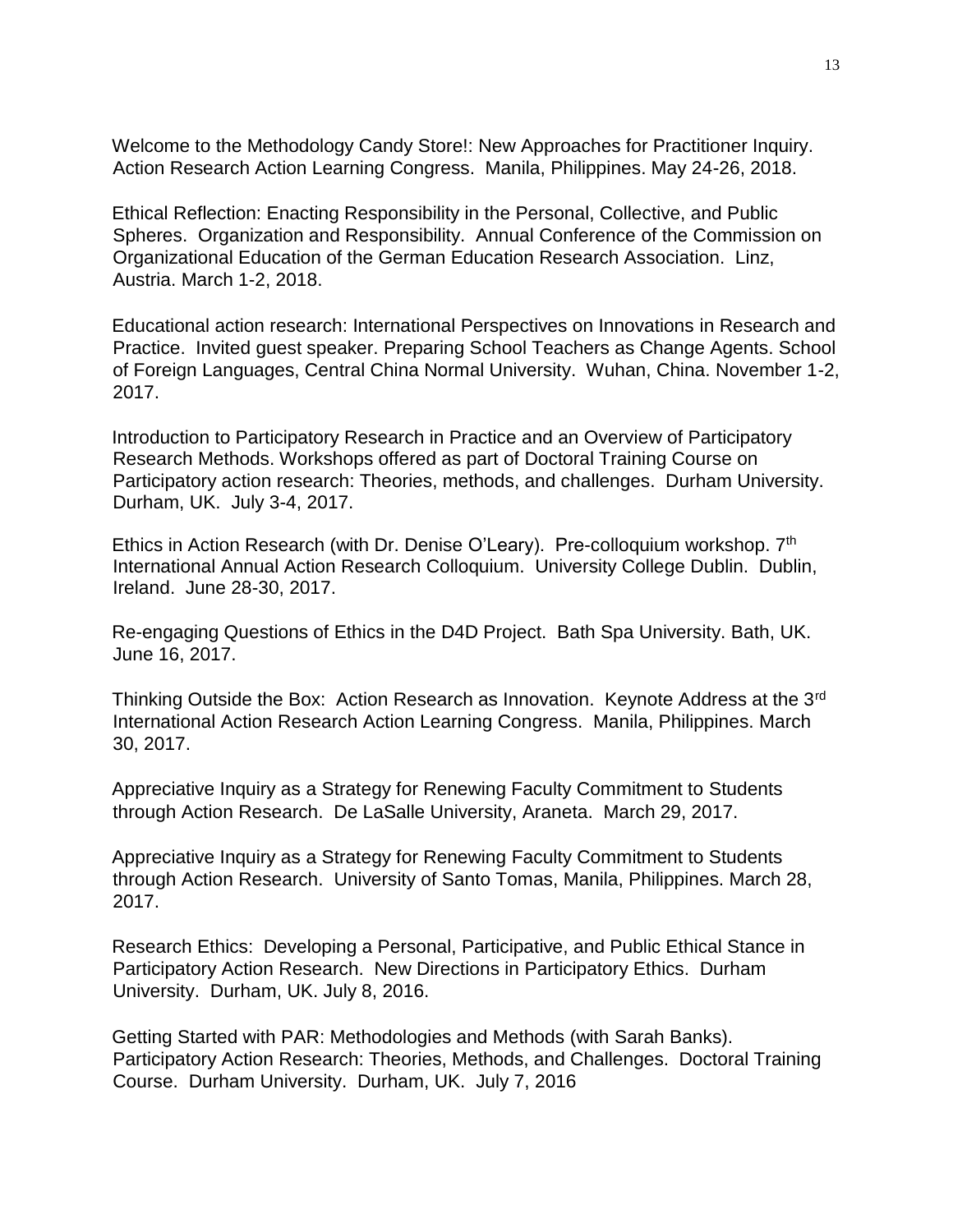Values, Ethics, and Reflexivity in the D4D Project. D4D Team Workshops. Bristol, UK. June 27, 2016.

Research Ethics in Educational Action Research (and Beyond). University of Bristol. Bristol, UK. June 23, 2016.

Carpe the academy: Action research and the Open University. Open University Workshop. Malmö University, Malmö, Sweden. May 23, 2016.

Action research for continuous improvement and transformative practice. Center for Healthcare Improvement, Chalmers University, Göteborg, Sweden, May 12, 2016.

Action research for continuous improvement and transformative practice. De LaSalle University—Dasmariñas. Dasmariñas, Cavite, Philippines, March 17 2016.

Action research for continuous improvement and transformative practice. De LaSalle University—Lipa, Lipa City, Philippines March 14, 2016.

Lighting the spark, seeing the light: Educational Action Research as Transformative Practice. Keynote Address at International Congress on Action Research in Education Manila, Philippines. March 3-5, 2016.

Then let us all be monsters…Tackling Tough Issues through Action Research. Malmö University, Malmö, Sweden. November, 9, 2015.

Ethical Reflections in Doctoral First, Second and Third Person Action Research. Malardalen University, Eskilstuna, Sweden. May 26, 2015.

New Ways of Thinking about Ethics in Educational Research and Practice. School Of Education. University of Nottingham. Nottingham, UK. April 29, 2015.

An Invitation to Participatory Action Research. Keynote Address at the Participatory Action Research Hub Launch. Centre for Social Justice and Community Action. Durham University. Durham, UK. April 27, 2015.

Action Research Strategies for Social Change. Productive Margins Community Action Research Workshop. Knowle West Media Centre. Bristol, UK. March 19, 2015.

From Theory to Practice: Structured Ethical Reflection in Educational Research and Practice. University of Bristol. Bristol, UK. March 11, 2015.

Ethical Reflection in Educational Research and Practice. Keynote Address at the 1<sup>st</sup> National Congress on Action Research in Education. De La Salle University, Manila, Philippines. February. 27-28, 2015.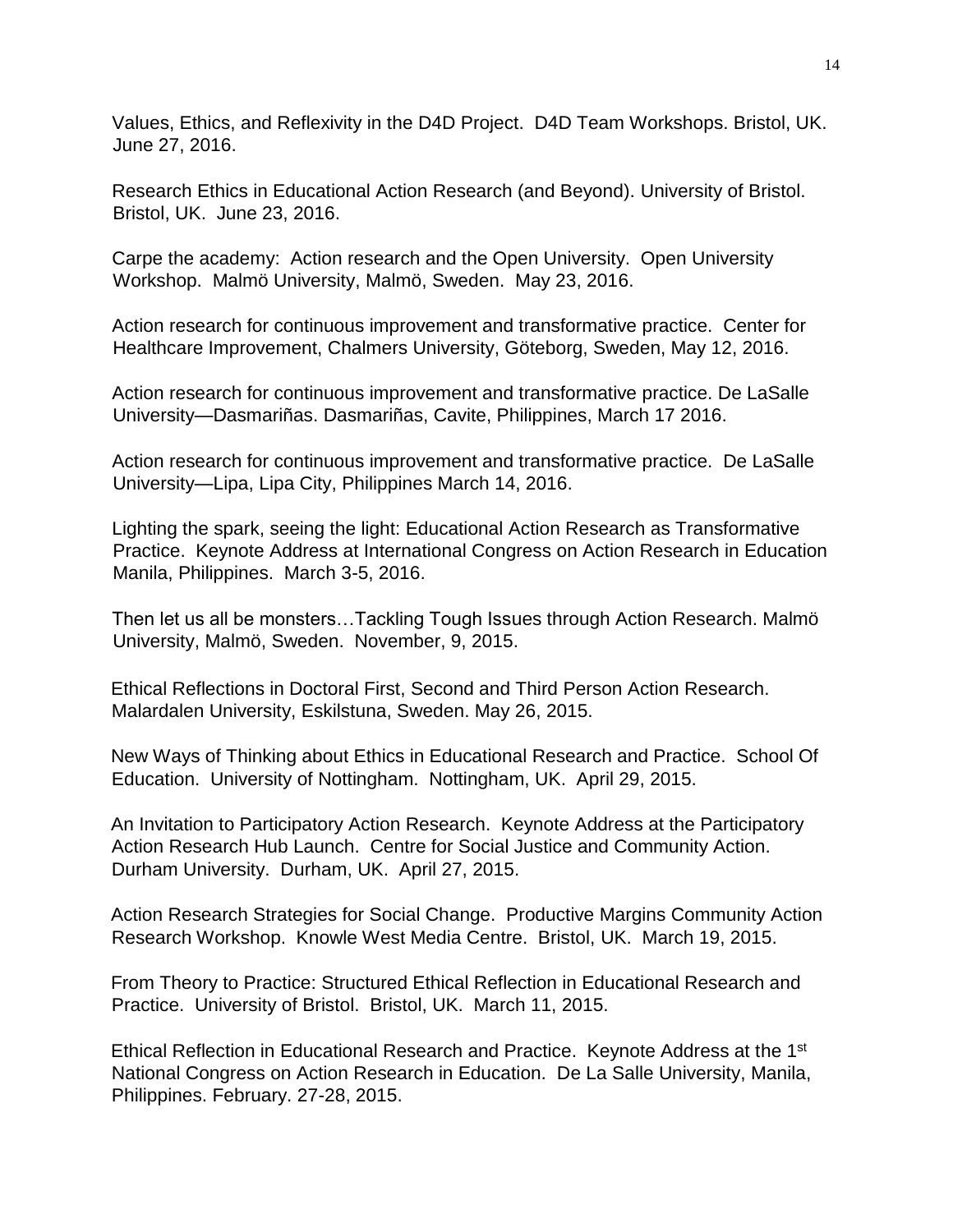Ethics of Community-based Research: Theory and Practice, Community Psychology, University of Brighton. Brighton, UK. February 20, 2015

Ethics of Practitioner Research. Management School, University of Liverpool. Liverpool, UK. January 28, 2015

Practitioner Inquiry. Intensive course for Pedagogy and Psychology program. Pavlodar State University, Kazakhstan. September 29-October 10, 2014.

Participatory Action Research and Critical Inquiry International Doctoral Conference. Co-convenor and presenter. University of Bristol, England. June 30-July 2, 2014.

Action Research Strategies for Pedagogical, Institutional, and Community Change. University College Copenhagen. Copenhagen, Denmark. October 22, 2013.

Action Research: Developing Strategies for Positive Change. Roskilde University. Roskilde, Denmark. October 22, 2013

Ethical Reflection on our Practice as Action Researchers. Roskilde University. Roskilde, Denmark. October 21, 2013.

Action Research: Developing Strategies for Positive Change. Swedish Participtory Action Research Consortium. Adëlfors Folkhighschool. Adëlfors, Sweden. October 18, 2013.

Action Research: Improving Health Care Processes. Skaraborg Hospital Group. Göteborg, Sweden. October 17, 2013

Participatory Action Research: Engaging Patients and Families to Improve Health Care Outcomes. Centre for Healthcare Improvement. Chalmers Institute of Technology. Göteborg, Sweden. October 16, 2013.

Jazz and the Banyan Tree: Collaborative Research as a Strategy for Creating Positive Social Change. Keynote Address. Connected Communities Annual Conference. Edinburgh, Scotland. July 3, 2013.

Issues and Opportunities of Collaborative Research in Rural Settings. Scotland's Rural College. Edinburgh, Scotland. July 1, 2013.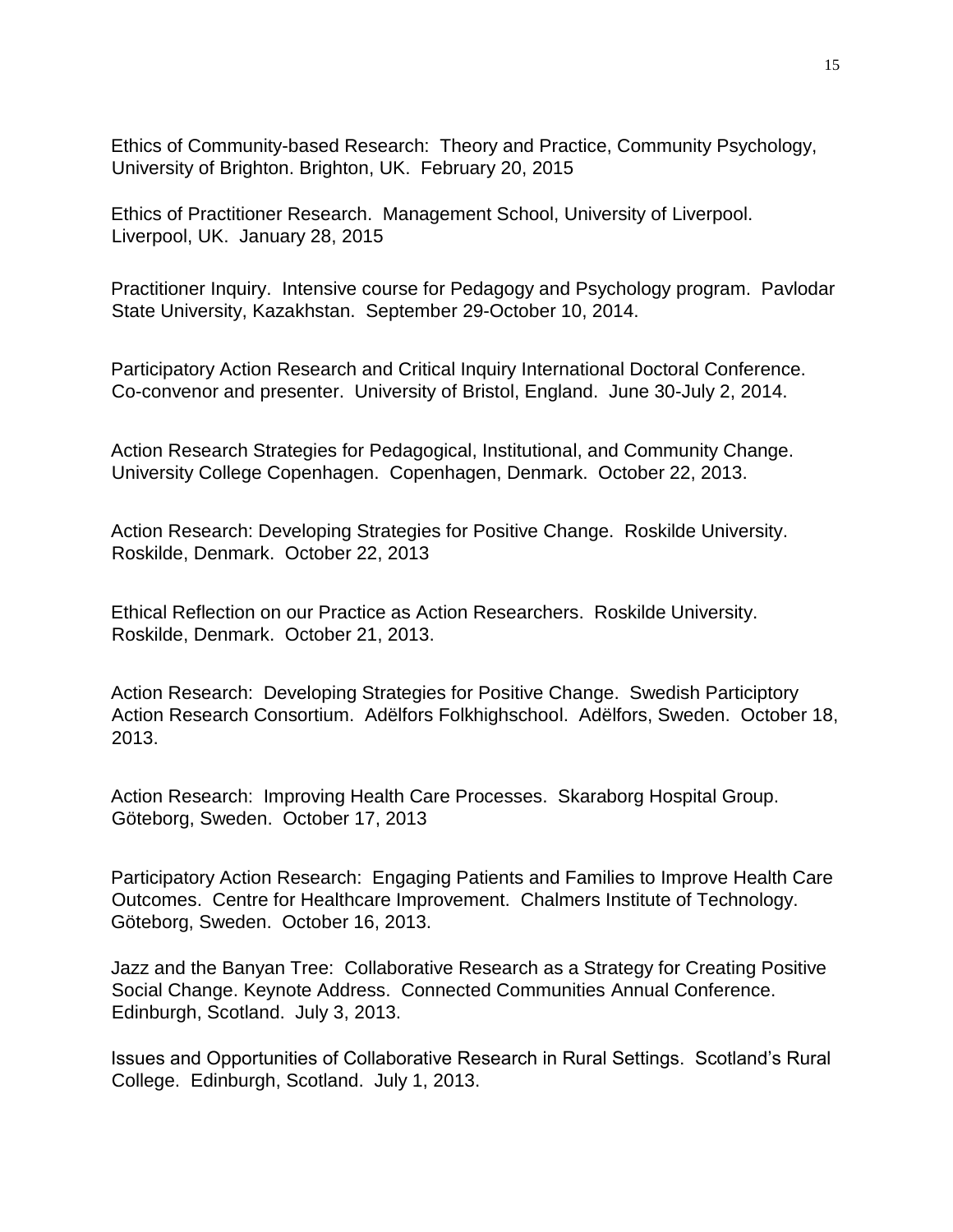Enacting the Values of Community-Based Participatory Research: Community Covenantal Ethics and Structured Ethical Reflection. Keynote Address. 3rd Annual Action Research Colloquium. Tralee, Ireland. June 19, 2013.

Ethics and Action Research. International Development Studies. University of Sussex. May 22, 2013.

Enacting the Values of Community-Based Participatory Research: Community Covenantal Ethics and Structured Ethical Reflection. Centre for Social Justice and Community Action. April 30, 2013.

Conducting Participatory Action Research: Ethical Challenges and Issues. Action Research and Critical Inquiry in Organization. University of Bristol. April 11, 2013.

Speed Bumps, Wrong Turns, and Head-on Collisions: Avoiding Ethical Catastrophe on the Road to Your Dissertation. Research Institute for Social Sciences. March 12, 2013.

Expect the Unexpected: Responding to the Ethical Challenges of Community-Based Research. Research Institute for Health and Social Change. Manchester Metropolitan University. March 11, 2013.

Re-Envisioning Ethics: Using Structured Ethical Reflection to Address the Ethical Challenges of Participatory Action Research and other forms of Community-Based Research. University Research Ethics Committee. Keele University. March 8, 2013.

[Community Covenantal Ethics and Structured Ethical Reflection: Enacting the Values of](http://www.esri.mmu.ac.uk/seminars/spring13/millar.php)  [Action Research.](http://www.esri.mmu.ac.uk/seminars/spring13/millar.php) Education and Social Research Institute. Manchester Metropolitan University. February 20, 2013.

The Changing Field of Action Research. (with Victor Friedman, Emek Yezreel University, Israel) Keynote Address Tenth Anniversary of the Danish Action Research Network. Roskilde, Denmark. November 1, 2012.

Ethical Principles, Ethical Practice: Community Covenantal Ethics as a Framework for Strengthening Ethical Practice in Action Research. Trinity College, Dublin, Ireland. July 14, 2011.

International Perspectives on Participatory Action Research. Swedish Participatory Action Research Consortium Conference. Runö, Sweden. November 18, 2010.

Action Research at the University of Cincinnati. Roskilde University. Roskilde, Denmark. September 2, 2009.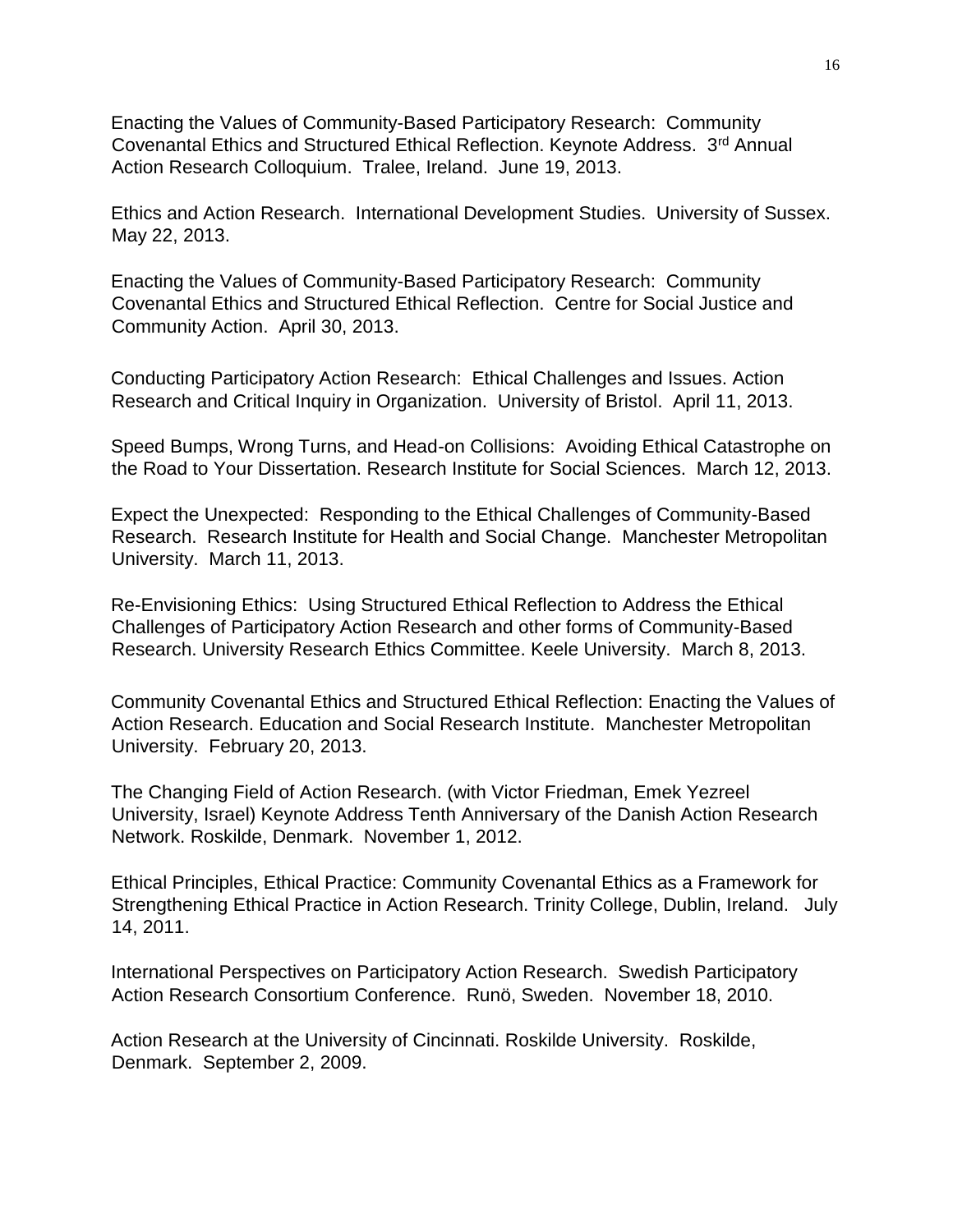An Open and Democratic University in Interaction with Society: International Experiences. Vaxjo University, Sweden, August 27, 2009.

Teaching Action Research: Expecting the Unexpected. Roskilde University. Roskilde, Denmark. April 17. 2008.

Feminist Ethics in Community Action Research. University of Stockholm. Stockholm, Sweden. April 16, 2008.

Feminist Research Ethics and the Community Covenant: Understanding the Ethical Challenges of Participatory Action Research. Växjö University Växjö, Sweden. April 10, 2008.

The Community Covenant: Understanding the Ethical Challenges of Participatory Action Research. Arbeidsforskningsinstituttet/Work Research Institute. Oslo, Norway. September 10-12, 2007.

Deepening our Roots, Broadening our Reach, and Looking to the Future: Reflections on Twenty-five Years of Participatory Action Research. Presented as part of a symposium titled: Experiences in Knowledge Creation and Utilization from Around the World. Mobilizing Community Knowledge: Global Networking and Deepening Local Action (Silver Anniversary Celebration of the Society for Participatory Research in Asia). Delhi, India. February 5-8, 2007.

## **Invited Guest Lectures and Presentations: National**

Community-based Research: Mobilizing Research for Social Change. Invited Guest Presentation. Center for Advancing STEM Teaching, Learning, and Evaluation. Rochester Institute of Technology. Rochester, NY. May 1, 2019.

Seven Unanswered Questions: An Exploration of Ethics in Participatory Research. Action Learning Action Research Association. Norwich, VT. June 18-20, 2018.

Classroom-Community: Creating Connections and Fostering Change through Action Research. University of the Incarnate Word. San Antonio, TX. April 21, 2017.

Ethical and IRB Implications of Educational and Community-based Action Research. University of Cincinnati, Clermont. Cincinnati, OH. April 8, 2017.

20/20 Visions: 20 Second Meditations on 20 Metaphors of Action Research. Action Research Network of the Americas. Knoxville, TN. June 18, 2016.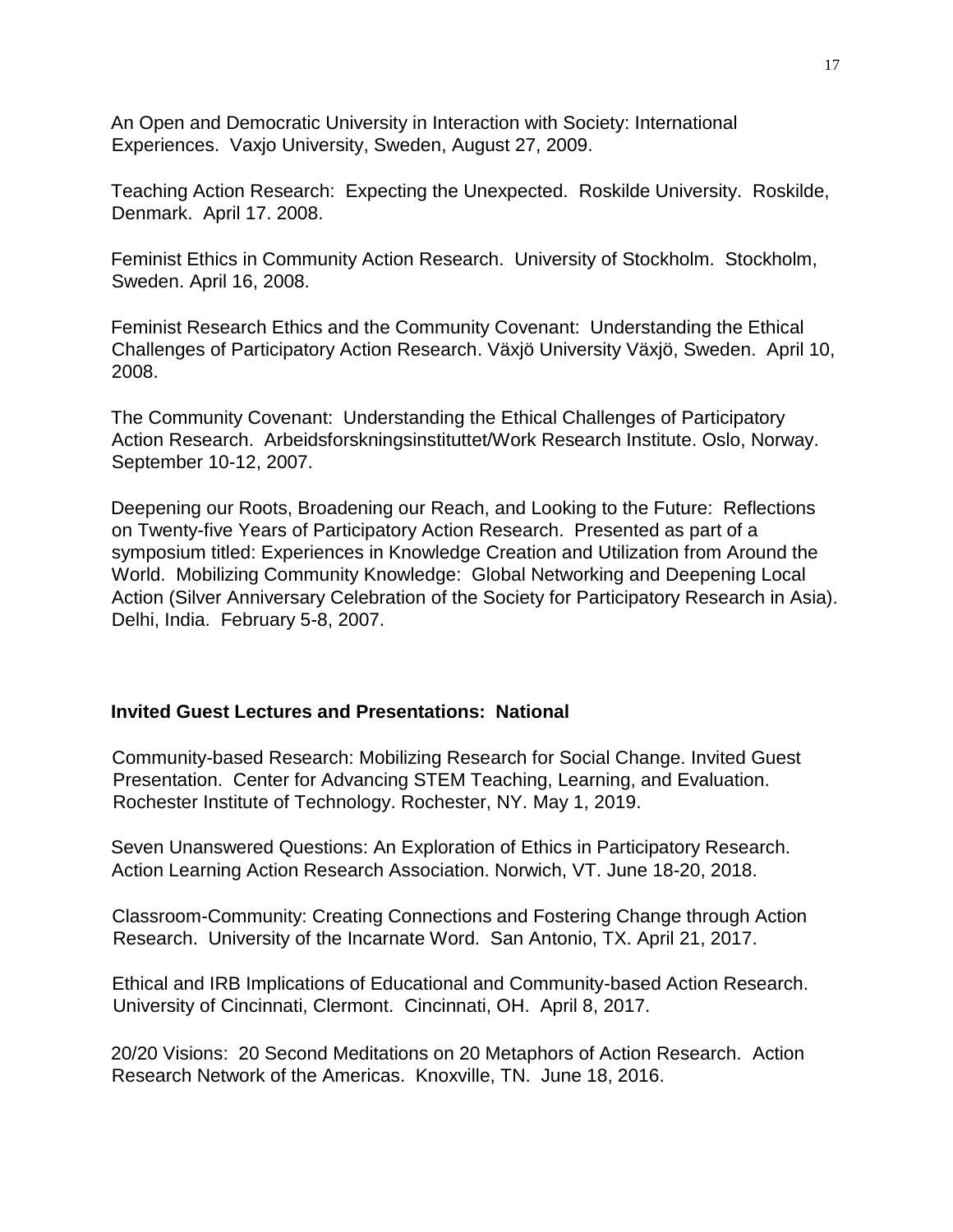Why Research? A Reflection on Values and Participatory Action Research. Keynote Address Appalachian College Association Undergraduate Research Conference. Asheville, NC. September 22, 2012.

Research Ethics Education in the Social Sciences. Part of the Responsible Conduct of Research Education Committee Seminar: The Challenge of Research Ethics Education in the University Setting: A Response to NIH and NSF Requirements. Cincinnati, OH. March 3, 2011.

Empowering Teachers and Creating Change through Educational Action Research and Action Research Strategies for Pedagogical, Institutional, and Community Change. Invited Guest Lectures. Otterbein College. Westerville, OH. November 11, 2009.

Community-Based Participatory Research: Ethical Frameworks and Applications. Teaching Research Ethics Workshop. Poynter Center, Indiana University, Bloomington, IN. May 12-15, 2009.

Developing Effective Community-Campus Partnerships through Participatory Action Research (with Kathy Burklow and Lisa Mills). Bowling Green State University. February 13, 2009.

Action Research as a Model for Engaged Scholarship: Basic Principles and Practices of Action Research. Keynote Address Engaged Scholarship Symposium. University of Louisville. April 4, 2008.

Action Research and Appreciative Inquiry: Developing Strategies for Positive Change on Your Campus and in Your Community. A Workshop on Participatory Action Research for Faculty and Students of the University of Puerto Rico System. Mayagüez, Puerto Rico. September 28, 2007.

Action Research: Developing Research Strategies to Support Social Change. University of Turabo, Puerto Rico. September 26, 2007.

Common Interests, Shared Efforts: A Workshop on Participatory Action Research Tools and Skills. Bowling Green State University. June 2, 2007.

Participatory Action Research: Developing Research Strategies to Support Social Change. Ohio State University. April 26, 2007.

Setting the Stage: Action Research and Social Justice. Presented as part of an invited panel discussion titled: What Does Research Have to do With Social Justice? Case Studies from the Caribbean to South Asia. Sponsored by the Anne Braden Institute for Social Justice, University of Louisville. February 28, 2007.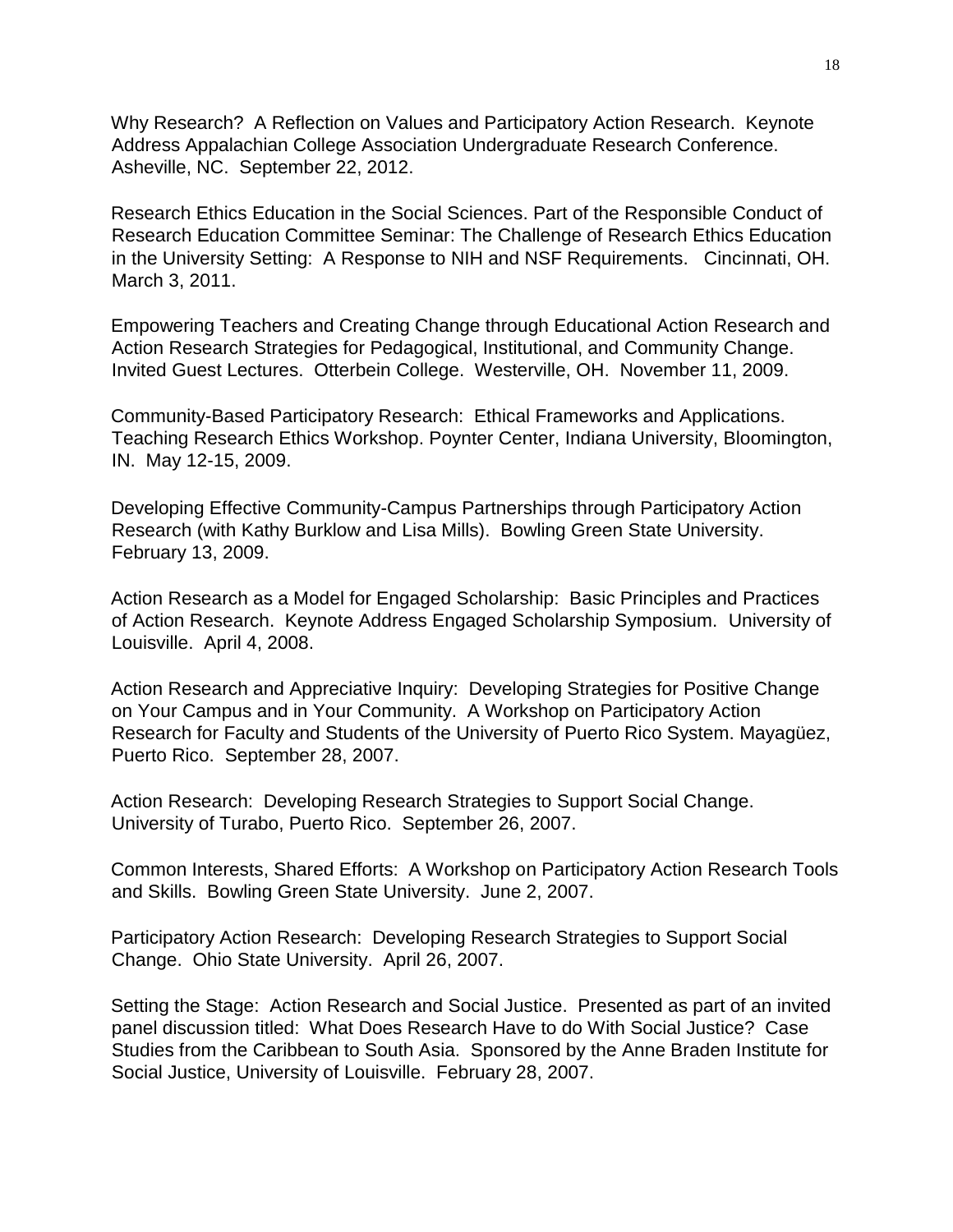Creating Change: Finding Your Place as a Scholar/Activist. Invited guest lecture. Otterbein College. October 12-13, 2005.

Ethics and Action Research: A Critical Exploration of Practice. Invited guest lecture. Cornell University. May 13, 2005.

Building an International Action Research Community. Invited guest panelist. First International Congress of Qualitative Inquiry. University of Illinois at Urbana/Champaign. May 5-7, 2005.

## **Invited Guest Lectures and Presentations: Local**

Action Research: Developing Strategies for Positive Change. University of Cincinnati Women's Club. March 3, 2010.

Action Research: Stategies for Pedagogical, Institutional, and Community Change (with Vicki Stieha). Northern Kentucky University Presentation, December 5, 2009.

Writing for Publication (Without Losing Your Sanity or Your Friends). Raymond Walters College. July 17, 2009

Community-Based Participatory Action Research for Institutional and Community Change. Northern Kentucky University. April 29, 2009

## **Conference Presentations**

International middle-school global climate change initiative: Educational action research strategies to deepen student learning (with Lesley Wood). Collaborative Action Research Network Conference. Split, Croatia. October 18, 2019.

Educational Action Research to Promote Effective Climate Change Education. Action Research Group Ireland Colloquium. Dublin, Ireland. June 27, 2019.

Encouraging the Development of an Ethical Environmental Stance among Middle School Students. Part of a symposium on Promoting Effective Climate Change Education through School-wide Initiatives, Digital Literacy, and Ethics Education (with Socorro Aguja, Genevieve Pillar, Maricar Prudente, and Bronwyn Williams). American Educational Research Association Conference, Toronto, Canada. April 7, 2019.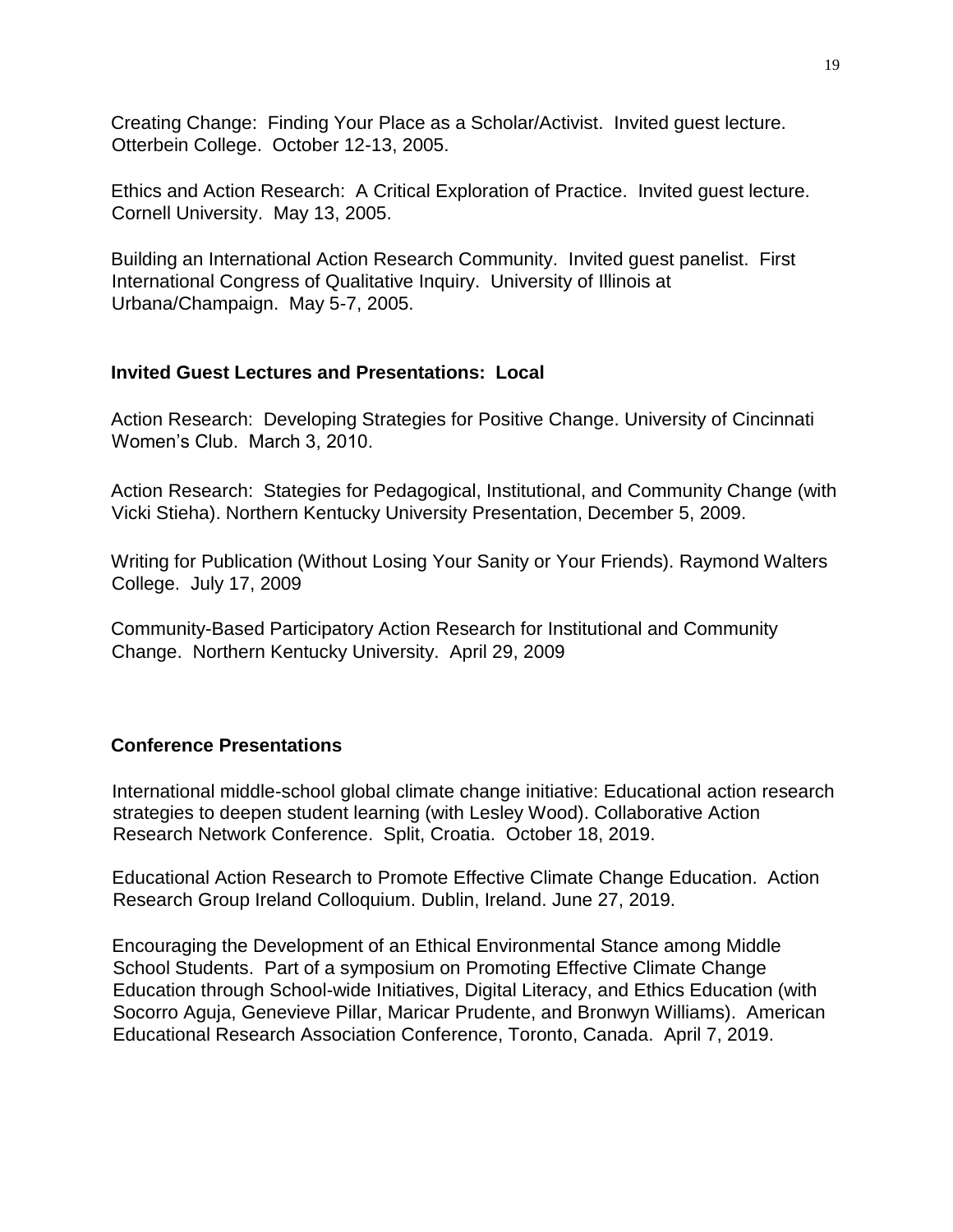Creating the Future Together in Gloucestershire through Collaborative Action Research (with Denise Cumberland and Adam Stieglitz). Collaborative Action Research Network Conference. Manchester, UK. October 26, 2018.

The Intricate Ethics of participatory Research: Negotiating Partnership, Power, and Boundaries (with Sarah Banks). Collaborative Action Research Network Conference. Manchester, UK. October 25, 2018.

From Doing Action Research to Writing About Action Research (with Victor Friedman, Paul Gray, and Alfredo Ortiz). World Congress of the Action Learning Action Research Association. Norwich, VT. June 20, 2018.

Escape from the House of Stairs: Anticipatory Ethics in Troubled Times. International Congress of Qualitative Inquiry. Urbana, IL. May 17-19, 2018.

Roundtable on Pragmatic Ethics in Participatory Action Research: Roles, Meanings and Methodological Power and Choice. (with Michael Kral, Alfredo Ortiz, and Marco Gemigmani). International Congress of Qualitative Inquiry. Urbana, IL. May 17-19, 2018.

Reclaiming the Academy: Critical Utopian Action Research and the Future of Higher Education (with Aflredo Ortiz). International Congress of Qualitative Inquiry. Urbana, IL. March 19-20, 2017.

Beyond Guardians of Rigor: The Implications of Taking the Idea of "Researcher as Primary Instrument" Seriously in Action Research (with Alfredo Ortiz). International Congress of Qualitative Inquiry. Urbana, IL. March 19-20, 2017.

A Whole New Can of Worms: Multimodality and Research Ethics. 8<sup>th</sup> International Congress on Multimodality. Cape Town, South Africa. Dec. 7-9, 2016.

Exploring 1st, 2nd, and 3rd Person Ethics through Metalogue (with David Coghlan). 6<sup>th</sup> Action Research Colloquium. Action Research Group Ireland. Dublin, Ireland. June 3- July 1, 2016.

No easy answers: Using reflective and dialogical practices to address ethical issues in Action Research (with Danny Burns). World Congress of Action Research. Pretoria, South Africa. Nov. 5-7, 2015.

Changing the world is easy, Changing the academy is hard: Systemic Action Research and the Recreation of Higher Education. World Congress of Action Research. Pretoria, South Africa. Nov. 5-7, 2015.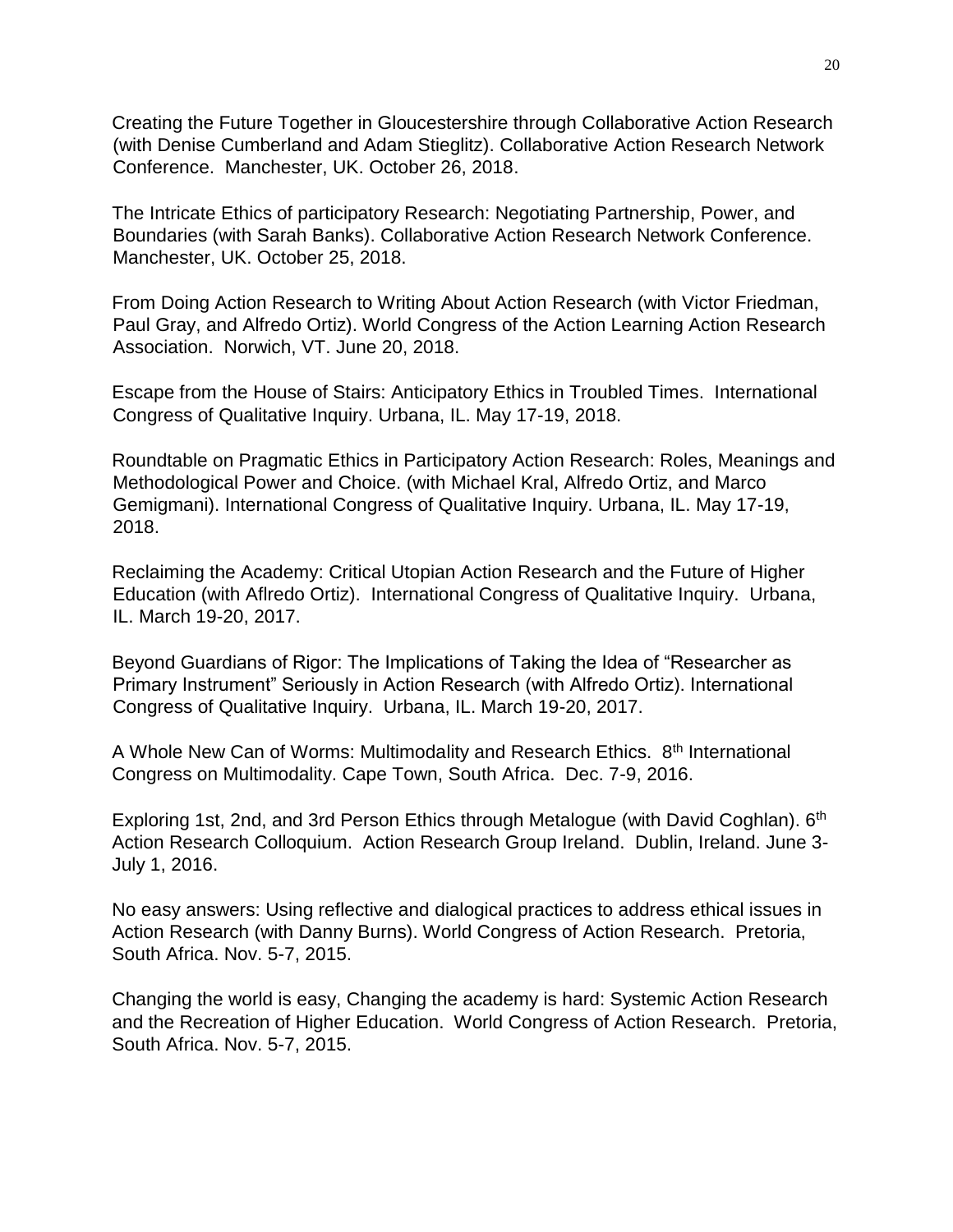"Politics of Community Development: Past, Present and Future in North East England" with Dr. Sarah Banks and Judith Green Soundings and Findings Connected Communities Conference. Norwich, UK. July 1, 2015.

"International Trends in Action Research". Ireland Action Research Colloquium. Dublin, Ireland. June 18, 2015.

"Carpe the Academy: Action Research Takes on…Takes Back…Higher Education". Conference on Learning - outside the formal educational system and in alternating between formal, informal and non-formal learning. Oslo, Norway. June 2, 2015.

"Systemic Action Research and Sustainable Cooperation". Swedish Participatory Action Research Committee/Swedish Interactive Research Association Conference, Linneaus University, Kalmar, Sweden. May 28, 2015.

"From the Ground Up: The Ecofeminist University as Feasible Utopia" (with Rebecca Laycock). Gender, Work, and Organization Conference. Keele University, England. June 24-26, 2014.

"Values in Community-based Participatory Research" Part of a symposium titled: Ethics without borders: Issues and Challenges in Community Based Research. Community Campus Partnerships for Health. Chicago, IL. April 30, 2014.

"The Great and Powerful Oz has Spoken!" Actor Network Theory and the IRB. Part of a symposium titled: International Social Science Research Ethics Panel. New Frameworks for understanding and responding to the ethical challenges of doing research in the social sciences. Association for Practical and Professional Ethics. Jacksonville, FL. March 1, 2014.

First and Second Person Processes in Covenantal Ethics (with David Coghlan, Trinity College Dublin). Part of a symposium titled: Social Space and Field: Constructs for Rethinking Organizational Theory and Practice. Academy of Management. Orlando, FL. August, 13, 2013.

Community Covenantal Ethics and Structured Ethical Reflection: Challenging Current Models of Ethical Reviews. Part of a symposium titled: Compliance in Practice: Creative Engagements with Regulatory Ethics Regimes. American Anthropological Association. San Francisco, CA. November 15, 2012.

Action research, Covenantal Ethics, and Ecofeminism: A Common Commitment to Creating Positive Change. Gender, Work, and Organisation. Stoke-on-Trent, UK. June 27-29, 2012.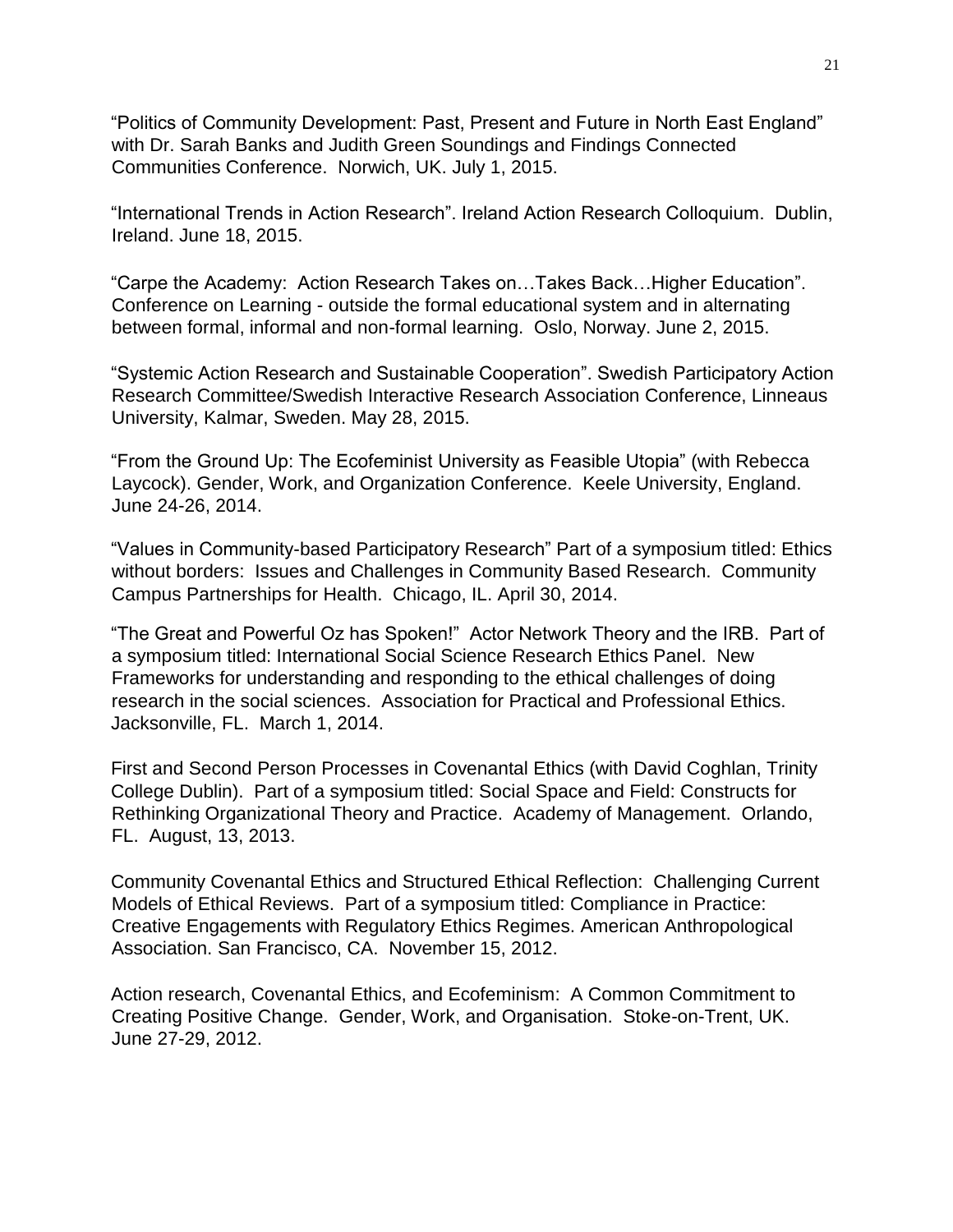Plagiarism in Academic Journals: What's an Editor to Do? Roundtable Discussion. Association for Practical and Professional Ethics. Cincinnati, OH. March 1-4, 2012.

Values Auction and Swap Shop: A Values Exploration Exercise (with John Miller and Beth Miller). Responsible Conduct of Research Education Committee Workshop. Association for Practical and Professional Ethics. Cincinnati, OH. March 1-4, 2012.

Dewey Goes Digital: Educational Action Research, Digital Learning, and Dewey's Philosophy of Education. eLearning Conference. Uxbridge, West London, England. July 6-7, 2011.

Asking the Hard Questions: A Framework for Critical Ethical Reflection. International Congress of Qualitative Inquiry. Urbana, IL. May 18-21, 2011.

Turning Practice into Pedagogy: Teaching Action Research (with Miriam Raider-Roth). Part of a symposium titled David teaches Goliath: How One Action Research Center Provokes University and Community Change. American Educational Research Association Conference. New Orleans, LA. April 8-12, 2011.

Covenantal Ethics for Action Research: Creating a New Strategy for Ethical Response (convenor with David Coghlan, Rosalie Holian, Patricia Maguire, and Randy Stoecker). World Congress of Action Research. Melbourne, Australia. September 6-9, 2010.

Global Networking for Local Action: Building the Movement (convenor with Danny Burns, Budd Hall, Namrata Jaitli, Patricia Maguire, and Yoland Wadworth). World Congress of Action Research. Melbourne, Australia. September 6-9, 2010.

Assessing and Strengthening the Ethical Climate of University Campuses (with Robert Brackenbury), Association for Practical and Professional Ethics. Cincinnati, OH. March 6, 2010

Pedagogical Demonstration: Using Photovoice and First-Person Action Research to Promote Ethical Reflection, (with Action Research Students). Association for Practical and Professional Ethics. Cincinnati, OH. March 5, 2010.

Covenantal Ethics and Participatory Action Research: Acknowledging Relationships of Caring and Commitment in Psychological Research. Part of Roundtable Discussion Reconceptualizing Ethical Approaches to Research with Vulnerable Populations (with Kalina Brabeck, Mary Brabeck, and Donna Mertens). American Psychological Association Conference. Toronto, Canada. August 6-9, 2009.

Stone Soup: Using Action Research to Create Opportunities for Program Integration in Teacher Education. American Educational Research Association Conference. San Diego, CA. April 13-17, 2009.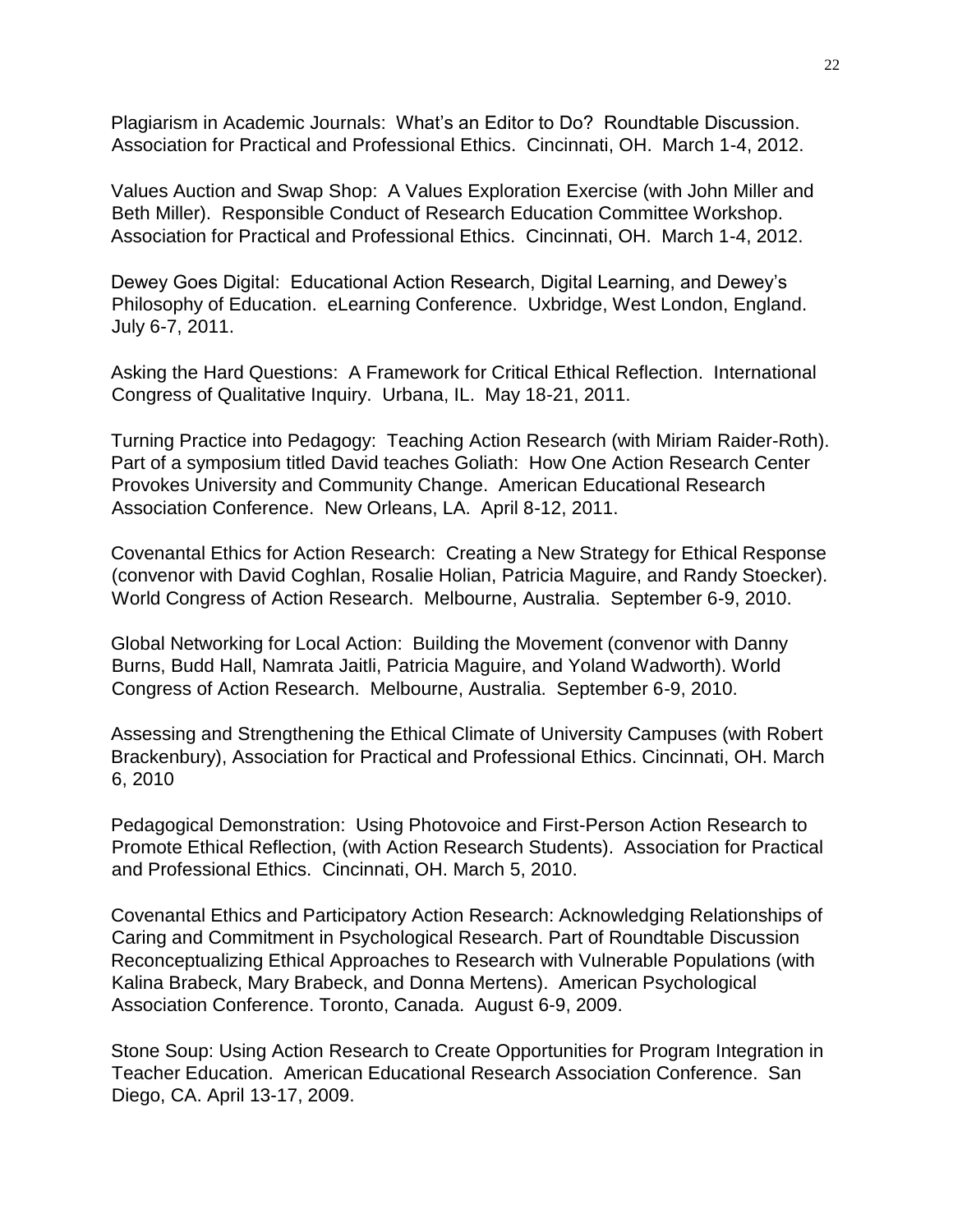Covenantal Ethics in Community and Educational Research Settings. Association for Practical and Professional Ethics. Cincinnati, OH. March 5-8, 2009.

The Nuance and Complexity of Community-Based Action Research: A Roadmap for IRBs (with Nancy Shore). Advancing Ethical Research Conference. Public Responsibility in Medicine and Research. Orlando, FL. November 17-19, 2008.

Building Bridges to Community Through Socially Engaged Research Mary BrydonMiller, University of Cincinnati; Mary Beckman, University of Notre Dame; Katherine Burklow, Harmony Garden; Catherine Fosl, University of Louisville; Karen Hutzel, The Ohio State University; Katherine Johnson, University of Louisville; Lisa Mills, Harmony Garden; and Loring Resler, The Ohio State University. Coalition of Urban and Metropolitan Universities Conference. October 18-21, 2008.

An International Dialogue on Varieties of Practitioner Inquiry on Teaching and Teacher Education: Participatory Action Research (with Patricia Maguire). American Educational Research Association Conference. New York, NY. March 24-28, 2008.

The Teacher's Covenant: Reframing our Notions of Ethics in Educational Action Research. British Educational Research Association Conference. London, U.K. September 5-8, 2007

Participatory Action Research: Third Town Meeting on Action Research (with Susan Noffke). Third International Congress on Qualitative Inquiry. Urbana, IL. May 2-5, 2007.

New Perspectives on Praxis: Reframing the Role of Theory in Action Research. Session organizer and chair. American Educational Research Association Conference. Chicago, IL. April 9-13, 2007.

Beyond the IRB: Case-Based Research Ethics (with Donna Mertens and Pauline Ginsberg). Professional development workshop presented at American Educational Research Association Conference. Chicago, IL. April 9-13, 2007

Ethics and Action Research: Embedding Social Responsibility within Research Practice. Presented as part of a workshop on Social Responsibility and the Responsible Conduct of Research. Association of Practical and Professional Ethics. Cincinnati, OH. February 22-25, 2007.

Exploring Questions of Truth at the Intersections of Race, Power, and Privilege. (with Robert Kraft, Annette Harris Powell, and David Owen). Thomas R. Watson Conference on Rhetoric and Composition. Louisville, Kentucky. October 5-7, 2006.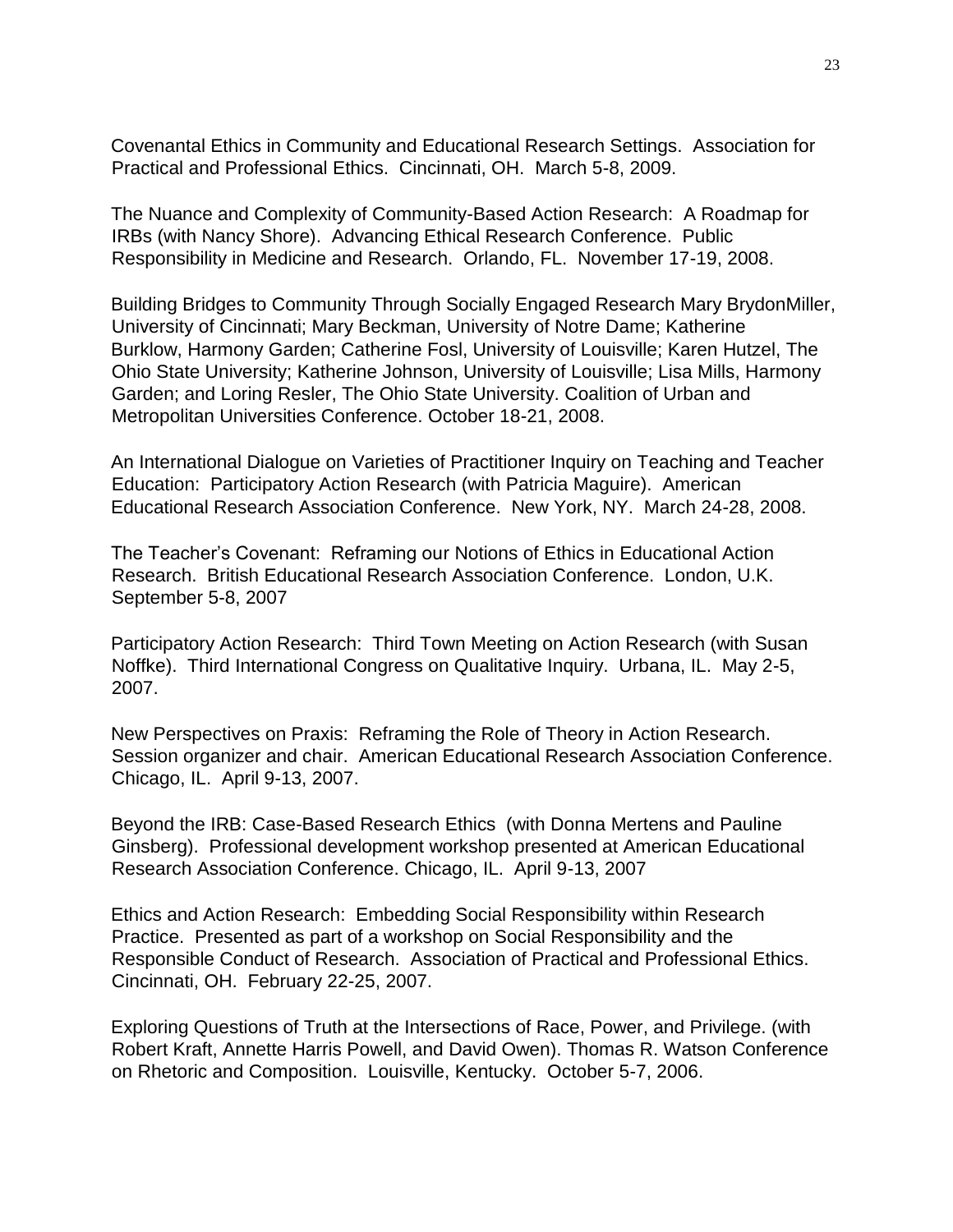Framing a Critical Examination of Ethical Challenges in Action Research: Developing a Dialogic Approach within Organizations (with Anne-Inga Hilsen and Nazir Walji). World Congress of Action Research: Participatory Research, Standards, and Ethics. Groningen, The Netherlands. August 21-24, 2006.

Building an International Action Research Community (with Susan Noffke and Susan Boser). Second International Congress of Qualitative Inquiry. University of Illinois at Champaign/Urbana. May 4-6, 2006.

Learning to Accentuate the Positive—Individual and Community Asset Mapping Exercises. Presented as part of a symposium titled: Revealing Relationships of Power in Educational Action Research (with Patricia Maguire, Thembi Carr, and Michael Stanley). American Educational Research Association Conference. San Francisco, CA. April 7-11, 2006.

Ethics and Action Research: The IRB and Beyond. Presented as part of a symposium titled: A Conversation on Ethics, Qualitative, and Participatory Action Research, and Activism. First International Congress of Qualitative Inquiry. University of Illinois at Urbana-Champaign. May 5-7, 2005.

Practicing What We Preach: Creating the New Action Research Classroom (with Stephen Kroeger). Presented as part of a symposium titled: Teaching Action Research in University Settings: Reclaiming our Radical Roots. American Educational Research Association. Montreal, Canada. April 11-15, 2005.

The Therapist as Navigator: Charting the Course for Change (with John G. Miller). American Psychological Association. Honolulu, Hawai'i. July 28-August 1, 2004.

Ethics and Action Research. American Educational Research Association. San Diego, CA. April 12-16, 2004.

A Different Story: Critical Race Theory and Participatory Action Research Communitybased Action Research. Presented as part of a symposium titled: Community-based Action Research: Jazzing It Up. American Psychological Association. Toronto, Canada. August 7-10, 2003.

Critical Race Theory and Participatory Action Research: Urban Youth and University Students Using Art to Respond to their City's Racial Tensions. (with Lionel Brown, Flavia Bastos and Karen Hutzel) American Educational Research Association. Chicago, IL. April 21-25, 2003.

Refugee Narratives: Issues of Representation and Identity. Thomas R. Watson Conference on Rhetoric and Composition. University of Louisville, Louisville, KY. October 10-12, 2002.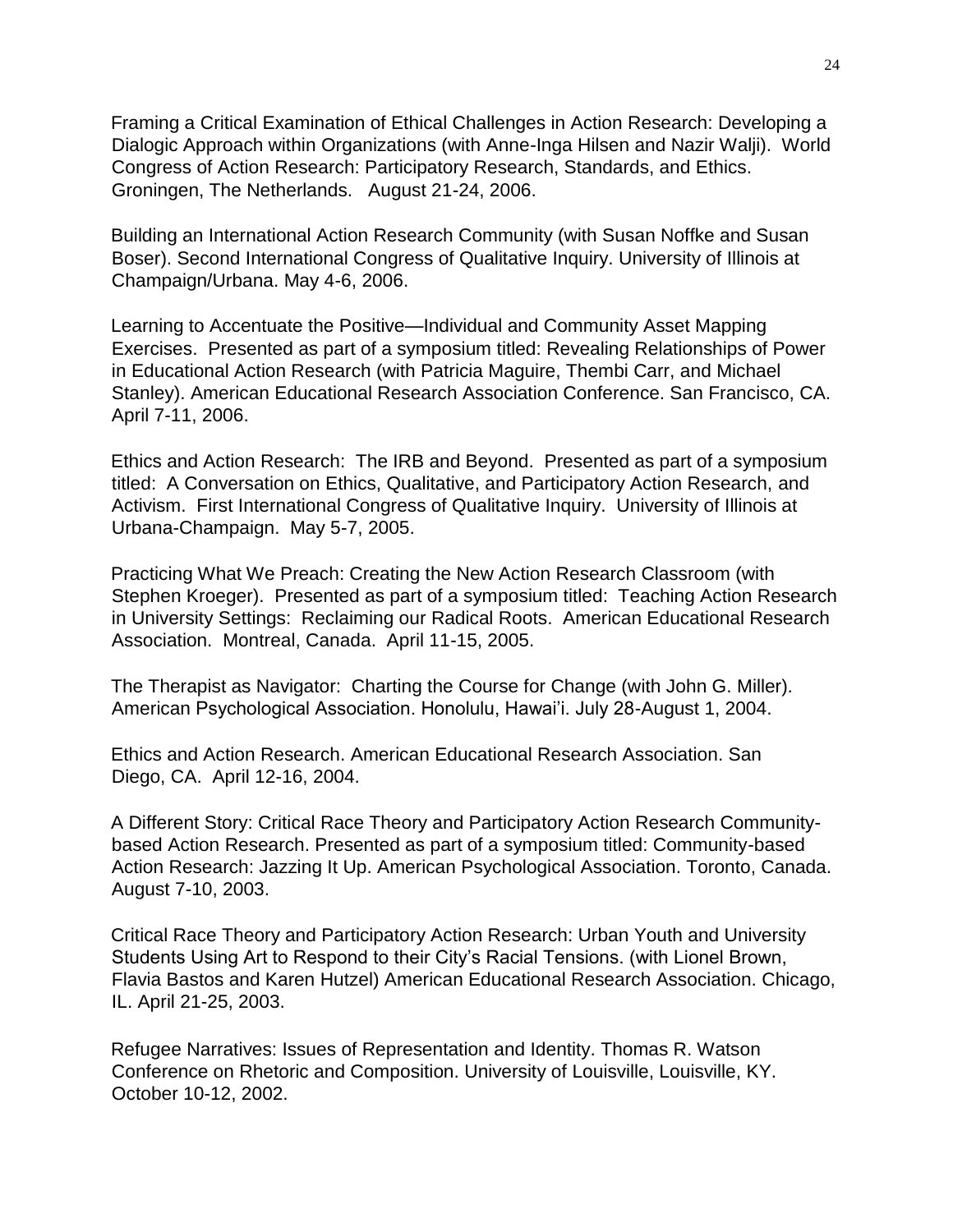Understanding Refugee Narratives Through Postcolonial and Critical Race Theory. American Psychological Association. Chicago, IL. August 23-25, 2002.

Mixing your Politics and your Psychology: Participatory Action Research and Social Activism. Society for the Psychological Study of Social Issues. Toronto, Canada. June 28-30, 2002.

Art-based Participatory Action Research with Refugee Women. Pedagogy of the Oppressed Conference. Toledo, OH. April 11-13, 2002.

Extending Community and Enhancing Critical Reflection: Web-facilitated Action Research. American Educational Research Association. New Orleans, LA. April 1-4, 2002.

Refugee Women as Artists: Participatory Action Research and Postcolonial Theory (with Flavia Bastos) American Educational Research Association. New Orleans, LA. April 1-4, 2002.

Speaking through Art: Subalternity and Refugee Women Artists. (with Flavia Bastos) II International Conference on Postcolonial Studies. University of Vigo, Spain. October 2426, 2001.

Bridging the Gap between Feminism and Participatory Action Research: Conference Themes and Follow-up. (Session Chair) American Psychological Association Convention. San Francisco, CA. August 24-28, 2001.

Working with refugees: Post-colonial Theory and Participatory Action Research. American Psychological Association Convention. Washington, D.C. August 4-8, 2000.

Matching Pedagogy to Practice: Teaching Participatory Action Research. (Session Chair) American Psychological Association Convention. Washington, D.C. August 4-8, 2000.

Changing Lenses: Family Therapy and Participatory Action Research. American Psychological Association Convention. Washington, D.C., August 4-8, 2000.

Creating Change: Techniques for Developing Effective Elder Advocacy Networks. American Society on Aging Conference. San Diego, CA: March 28, 2000.

Participatory Action Research and Refugee Women: The Recovery of Community. Presented as part of a symposium titled: Participatory Research and Community Building: Mobilizing Participants and Advocating for Change. American Psychological Association Convention. Boston, MA: August 19-23, 1999.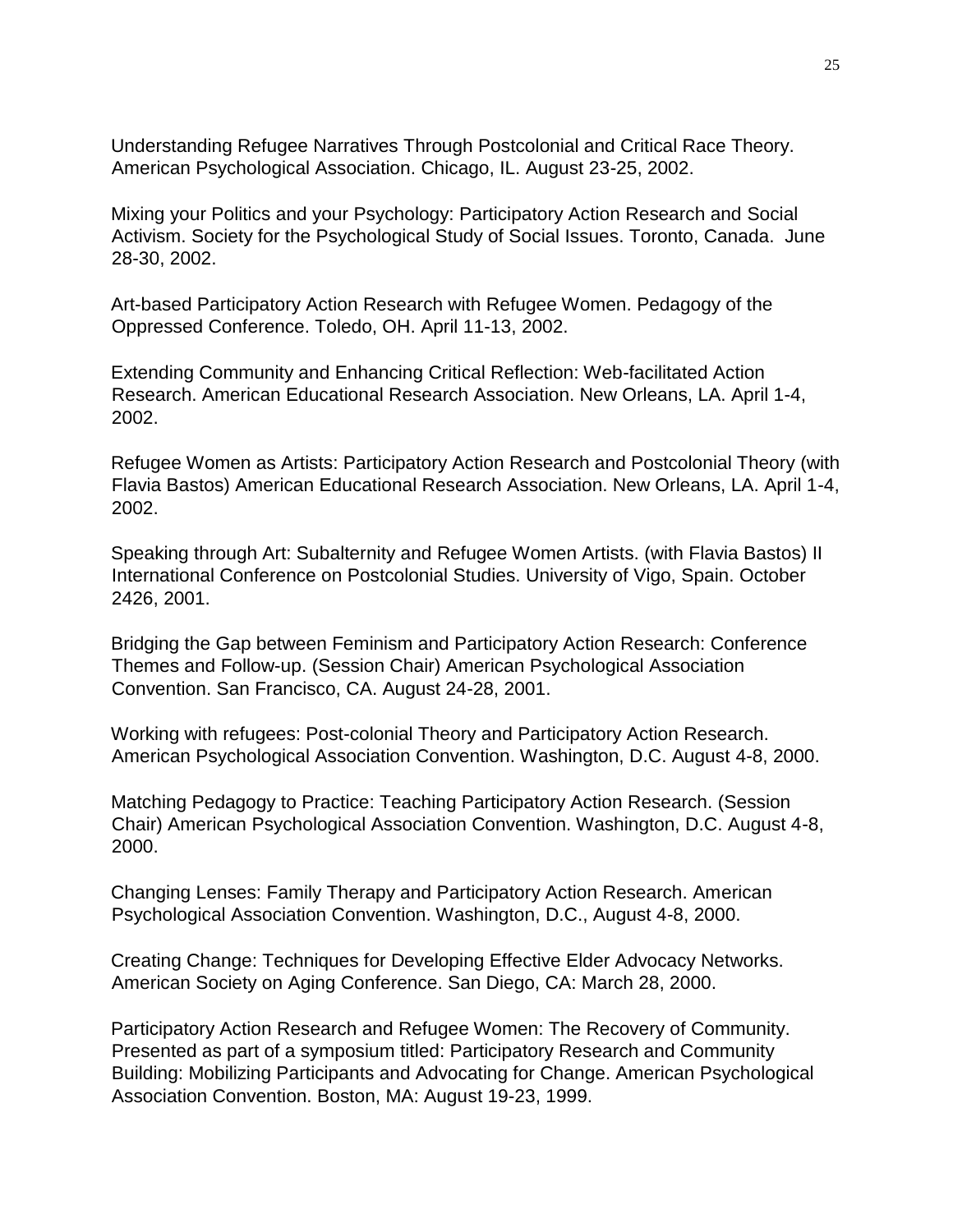Interpretive and Participatory Action Research with Adolescent Women. (Session Chair). Presented at the American Psychological Association Convention. Boston, MA: August 19-23, 1999.

Participatory Action Research as a Model for Community Projects. Presented at the Pedagogy and Theatre of the Oppressed Conference, New York City: June 3-5, 1999.

Creating Choices for Tomorrow: A Participatory Action Research Strategy for Developing Elder Advocacy. Presented at the American Society on Aging. March 4-7, 1999.

Participatory Action Research--Bringing Indigenous Community Knowledge to the Foreground. Symposium presented at the American Psychological Association Convention. August 14-18, 1998.

Transforming Psychology--Interpretive and Participatory Action Research Methods in Psychology. Roundtable Discussion presented at the American Psychological Association Convention. August 14-18, 1998.

Participatory Action Research: Learning from Indigenous Psychologies. Symposium presented at the American Psychological Association Convention. August 15-19. 1997.

Writing Well in Psychology. Poster session presented at the Teaching of Psychology Conference, St. Petersburg, FL, January 7-8, 1994.

Building a Common Vision. Presentation on Strategic Long-range Planning Process made with Ms. Deborah Reed, Chair, Board of Trustees, New England College made at the Northern New England Partners in Philanthropy Conference, April 5, 1993.

Winning Our Way: Women and Power. Workshop presented at the Reconciling Gender Issues Conference, Burlington, VT, October 4-5, 1993.

#### **Conference Presentations with Student Co-presenters**

Fishbones, Five-year Olds, and Other Adventures in Action Research (with students from Action Research 2011/2012). International Congress of Qualitative Inquiry. Urbana, IL. May 16-19, 2012.

Teaching Ethics Online and the Ethics of Online Teaching (with Jennifer Killham, Suguna Chundur, and Valerie Louis). eLearning Conference. Uxbridge, West London, England. July 6-7, 2011.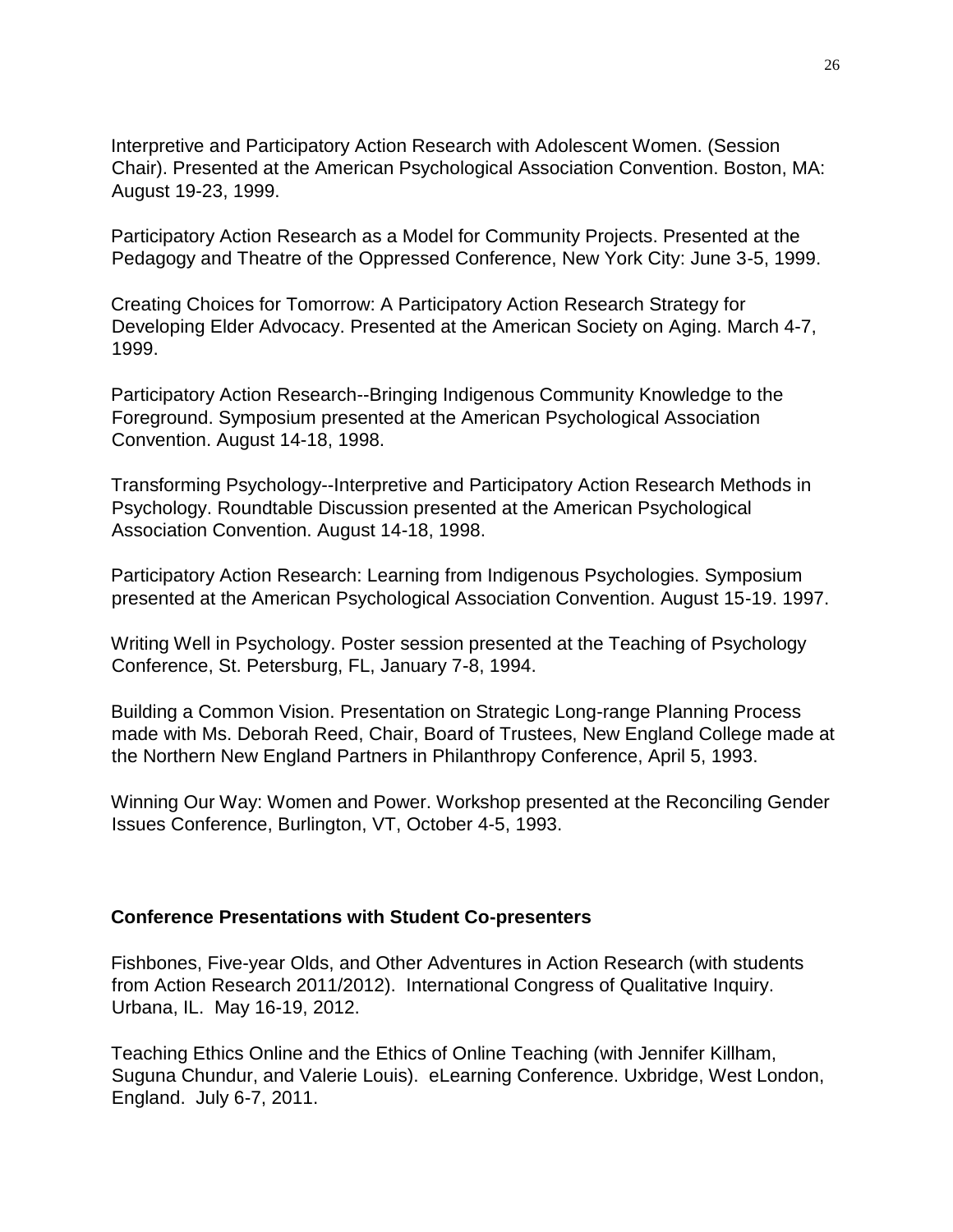Translating Values Into Practice through First-Person Action Research (with students from Action Research 2010/11). International Congress of Qualitative Inquiry. Urbana, IL. May 18-21, 2011.

Teaching Ethics Beyond the Classroom: Electronic Media and Ethics Education (with Suguna Chundar, Jennifer Killham, and Valerie Louis). Association for Practical and Professional Ethics. Cincinnati, OH. March 4-6, 2011.

Using Appreciative Inquiry to Improve the Quality of Doctoral Student Life. Spring Research Conference. Louisville, KY. April 4, 2009.

This I Believe: Using First Person Action Research to Reflect on Integrating Values into Practice (with students from Action Research Seminar). Third International Congress on Qualitative Inquiry. Urbana, IL. May 2-5, 2007.

Borders, C. Griebling, S., Sokol, A., Gerlach, J., Norman, C., Brydon-Miller, M. and members of the Action Research Seminar. Using action research to bridge the gap: Examining the relationship between faculty and student researchers and the Institutional Review Board. Poster session presented at the annual Human Research Protection Programs conference. Boston, MA. December, 2007.

Action Research and the Challenges of Urban Education. (with students from Action Research 2002/3). The Learning Conference 2003. University of London. London, England. July 15-18, 2003.

## **Grants and Fellowship Awards**

Extraordinary Professor, North-West University, Potchefstroom, South Africa (2018 present).

Transdisciplinary Social Justice Consortium, University of Louisville. 2019

Benjamin Meaker Visiting Fellow, University of Bristol, July 2018.

Transdisciplinary Social Justice Consortium, University of Louisville. 2018.

Transdisciplinary Social Justice Consortium, University of Louisville. 2017.

COFUND Senior Research Fellow, Durham University. April-June, 2015.

Benjamin Meaker Visiting Fellow, University of Bristol. January-March, 2015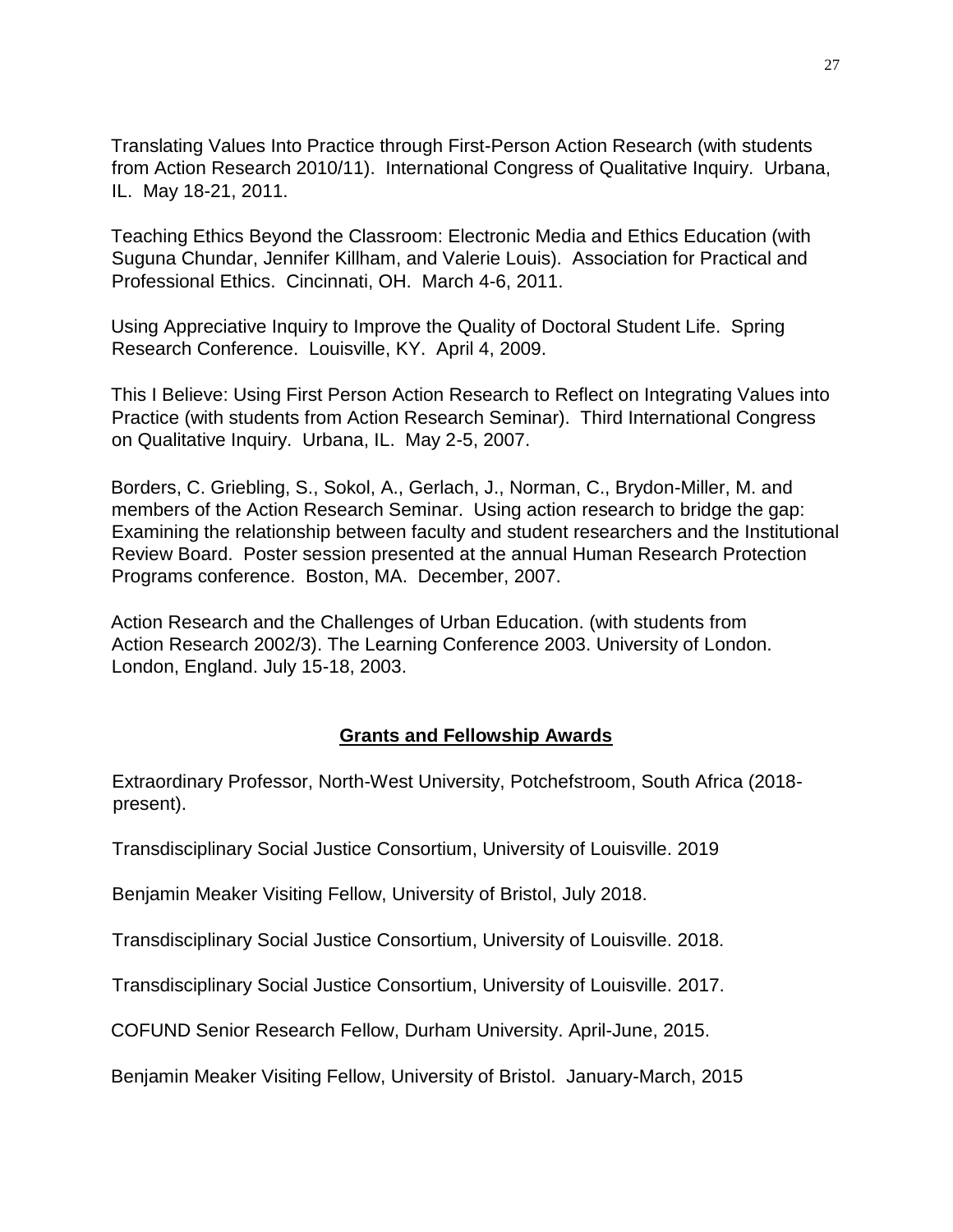Fulbright Research Fellowship, Keele University, UK. Spring, 2013.

Developing a Framework to Guide Structured Ethical Reflection in Community-Based Participatory Research Projects (2011)—Center for Clinical and Translational Science and Training.

Interdisciplinary Faculty Research Grant (2008)—Children's Health Attitudes Project.

Faculty Development Council Interdisciplinary Grant (2006)—Teaching and Practicing Action Research Faculty Development Workshop Series.

University Research Council (2004)—Summer Faculty Research Fellowship. Developing a Learner-Centered Approach to Family Literacy with Somali Bantu Refugees

Kentucky Foundation for Women (2002) – Mentoring Arts and Education Project for Refugee Women.

Society for the Psychological Study of Social Issues (2001) – Grant for Conference on Feminism and Participatory Action Research, Boston College.

Humanics Council of Springfield College (1999) – Human Services Education Project.

## **Teaching and Administration**

## **Administrative Experience**

Faculty Leadership Fellow, Educational Leadership, Evaluation, and Organizational Development, University of Louisville. (7/19 to 6/20).

Doctoral Program Director, Ph.D. Educational Leadership and Organizational Development, University of Louisville. (5/17 to 7/19)

Program Coordinator, Evaluation program, College of Education and Human Development, University of Louisville (current)

Director, Action Research Center, University of Cincinnati (5/06 to 12/16).

Graduate Program Coordinator, Educational Studies Master's program. College of Education, Criminal Justice, and Human Services. (9/14-9/16)

Graduate Program Coordinator, Educational Studies, College of Education, Criminal Justice, and Human Services, University of Cincinnati (9/06 to 9/07).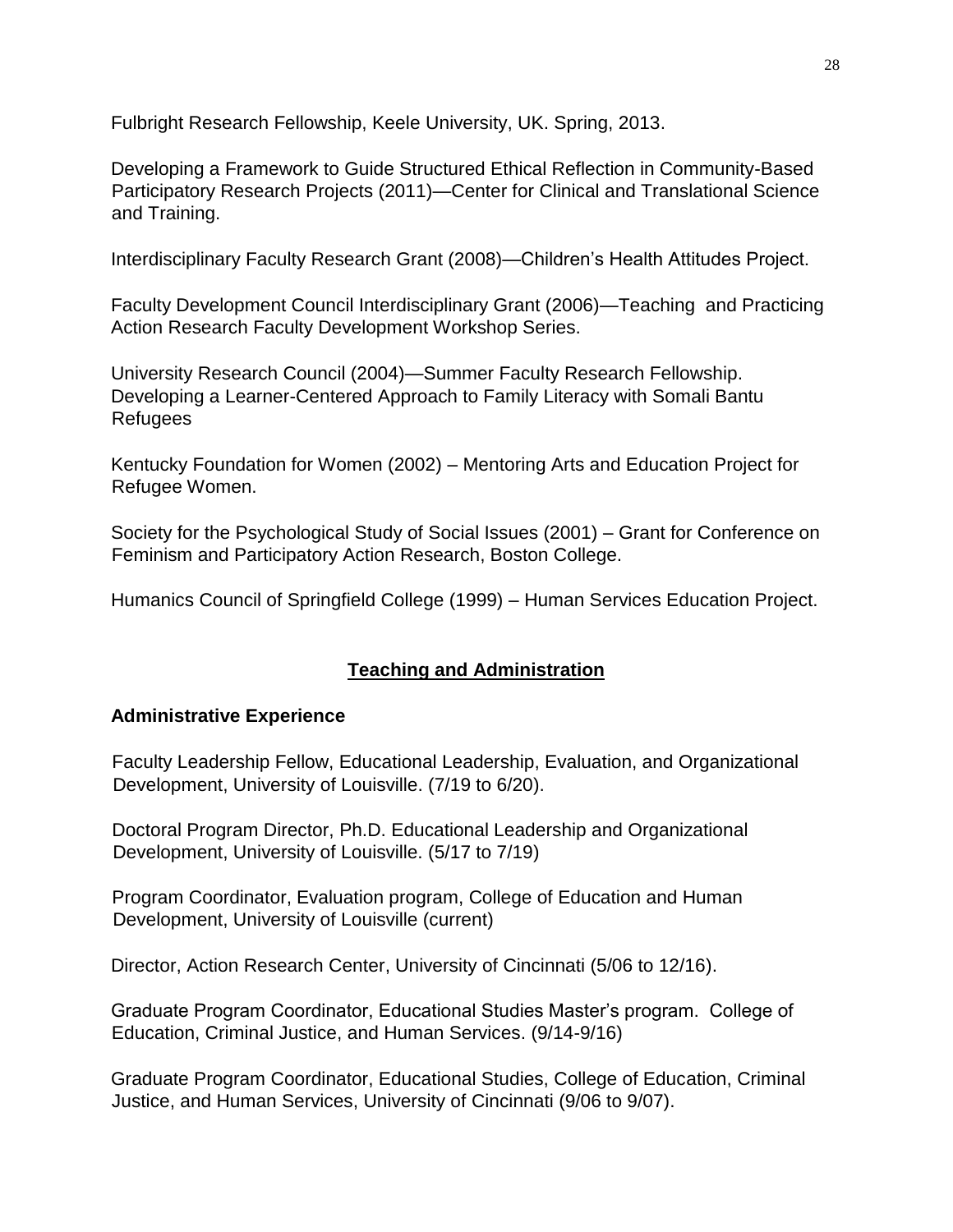Graduate Program Coordinator, Urban Educational Leadership Doctoral Program, College of Education, Criminal Justice, and Human Services, University of Cincinnati (9/03 to 9/06).

Interim Graduate Program Coordinator, Educational Foundations, College of Education, Criminal Justice, and Human Services, University of Cincinnati, (9/02 to 3/03).

Graduate Program Co-coordinator, Urban Educational Leadership Doctoral Program, College of Education, Criminal Justice, and Human Services, University of Cincinnati (9/00 to 6/01)

Director, Gerontology Program, Springfield College School of Human Services (9/97 to 9/00)

Faculty Moderator, Springfield College School of Human Services. (1/99 to 9/00)

Director of International Internships and Community Service, New England College Arundel (1/95 to 6/96).

Chair, Department of Psychology, New England College, Henniker, NH. (5/93 to 12/94).

Dean of Graduate Studies, Masters Program in Education and Human Services, New England College, Henniker, NH (7/88 to 1/90).

#### **Teaching Experience**

Professor, Educational Leadership, Evaluation, and Organizational Development, College of Education and Human Development, University of Louisville (1/17 to present)

Professor, College of Education, Criminal Justice, and Human Services. University of Cincinnati. (7/09 to 12/16)

Teaching Research Ethics Workshop Faculty Member, Poynter Institute, Indiana University (2009 to 2012)

Associate Professor, College of Education, Criminal Justice, and Human Services, University of Cincinnati. (9/03 to 6/09).

Assistant Professor, College of Education, University of Cincinnati. (9/00 to 9/03).

Associate Professor, School of Human Services, Springfield College (9/97 to 9/00).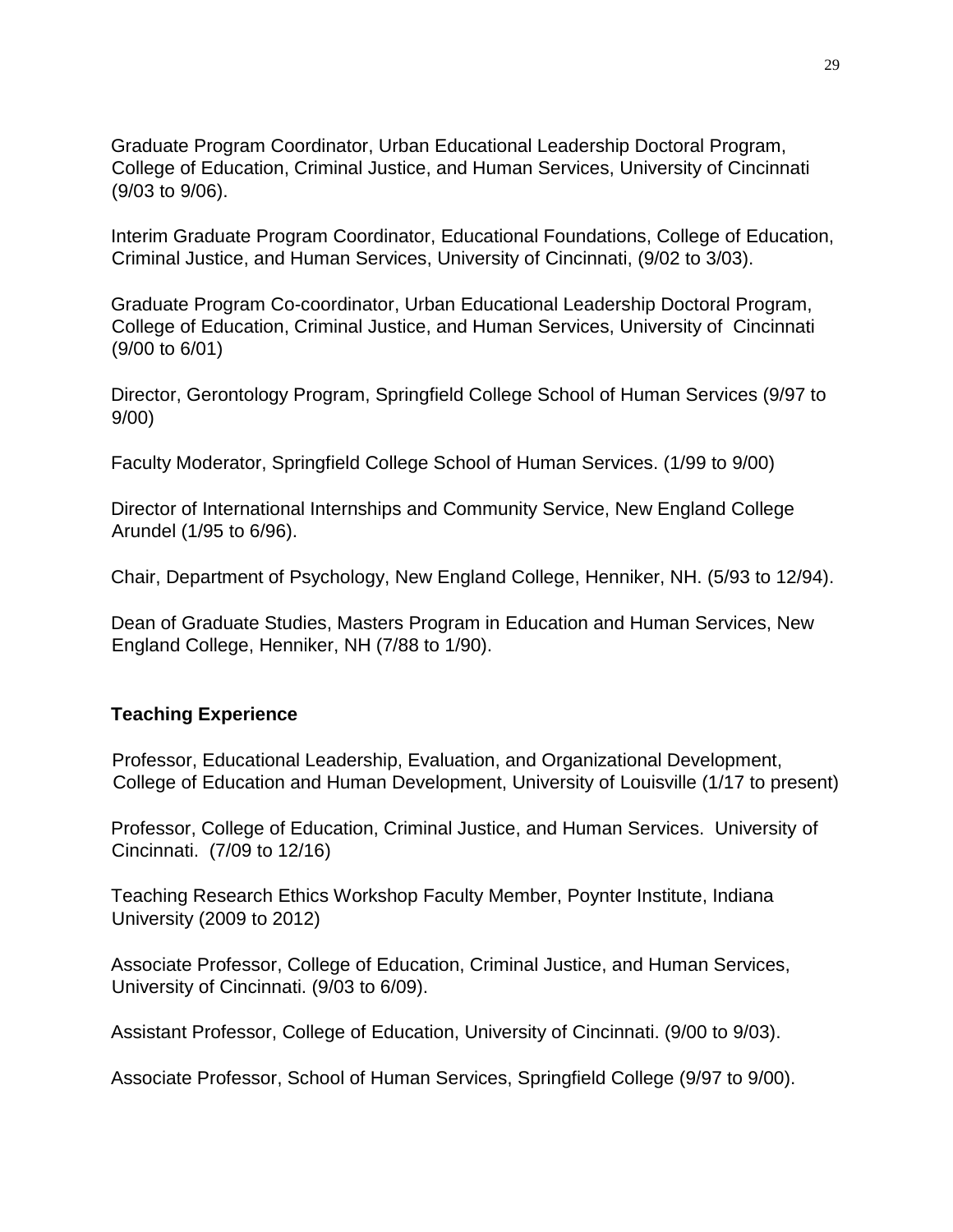Professor, Department of Psychology, New England College (9/94 to 9/97).

Associate Professor, Department of Psychology, New England College (9/90-9/94).

Assistant Professor, Department of Psychology, New England College, Henniker, NH (9/86-9/90).

# **Teaching Awards**

University of Cincinnati African American Cultural and Research Center Award of Appreciation. February 2, 2005

The Future of Learning: Addressing Issues of Diversity Award. November 30, 2004.

# **Other Professional Experience**

Project Development Coordinator, Paulo Freire Summer Conference Series, Participatory Research Project, University of Massachusetts, Amherst (9/84 to 9/85).

Accessibility Specialist/Housing Coordinator, Stavros, Independent Living Center, Amherst, MA (6/84 to 7/86).

# **Service to Professional Organizations**

Centre for Community Justice and Social Action. University of Durham. International Advisory Board Member (current)

Swedish Participatory Action Research Consortium (SPARC). International Board Member (current)

# **Other Professional Service**

*Educational Action Research* Book Editor (current)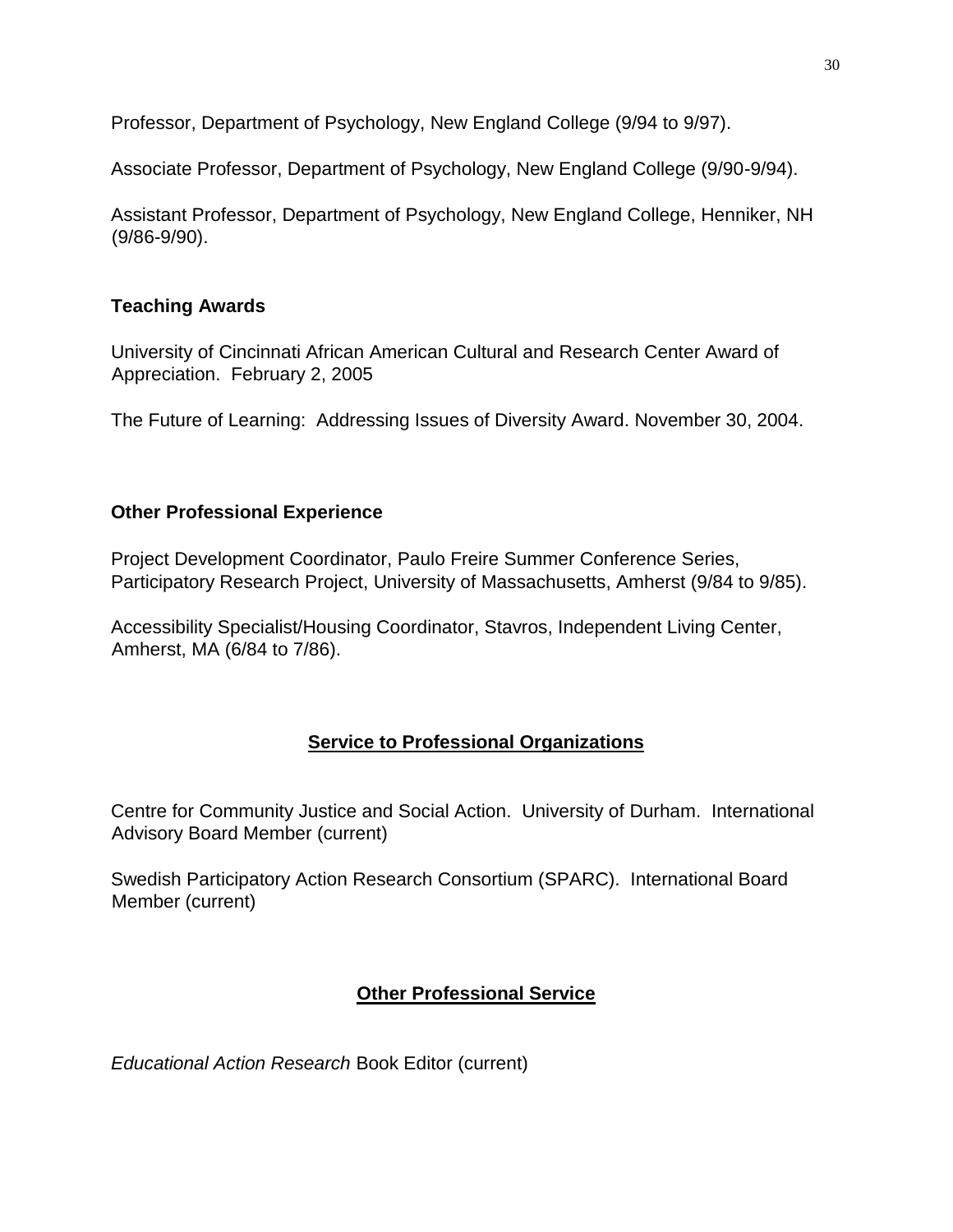*Learning and Teaching: The International Journal of Higher Education in the Social Sciences* Book Editor (current)

*Educational Research for Social Change* Editorial Board Member (current)

*Action Learning Action Research Association* Global Strategic Publications Editorial Board (current)

*Action Research* Associate Editor (Emerita)

*British Educational Research Journal* Reviewer

*Curriculum Inquiry* Reviewer

*Educational Researcher* Reviewer

*Feminism and Psychology* Reviewer

*Journal of Health Psychology* Reviewer

*Journal of the Community Development Society* Reviewer

*Journal of Rural Studies* Reviewer

*Progress in Community Health Partnerships: Research, Education and Action* Reviewer *Qualitative Research in Psychology* Reviewer

# **Community Service**

Marion C. Moore Middle School, Louisville, KY. Research Partnership (current)

John P. Parker Elementary School, Cincinnati, OH. Research Partnership

United Way of Greater Cincinnati, Poverty Task Force

United Way of Greater Cincinnati Research Council, Cincinnati

Community Engagement Committee, Center for Clinical and Translational Science and Training, Children's Hospital

Harmony Garden: Growing Healthy Girls, Cincinnati, OH, Board Member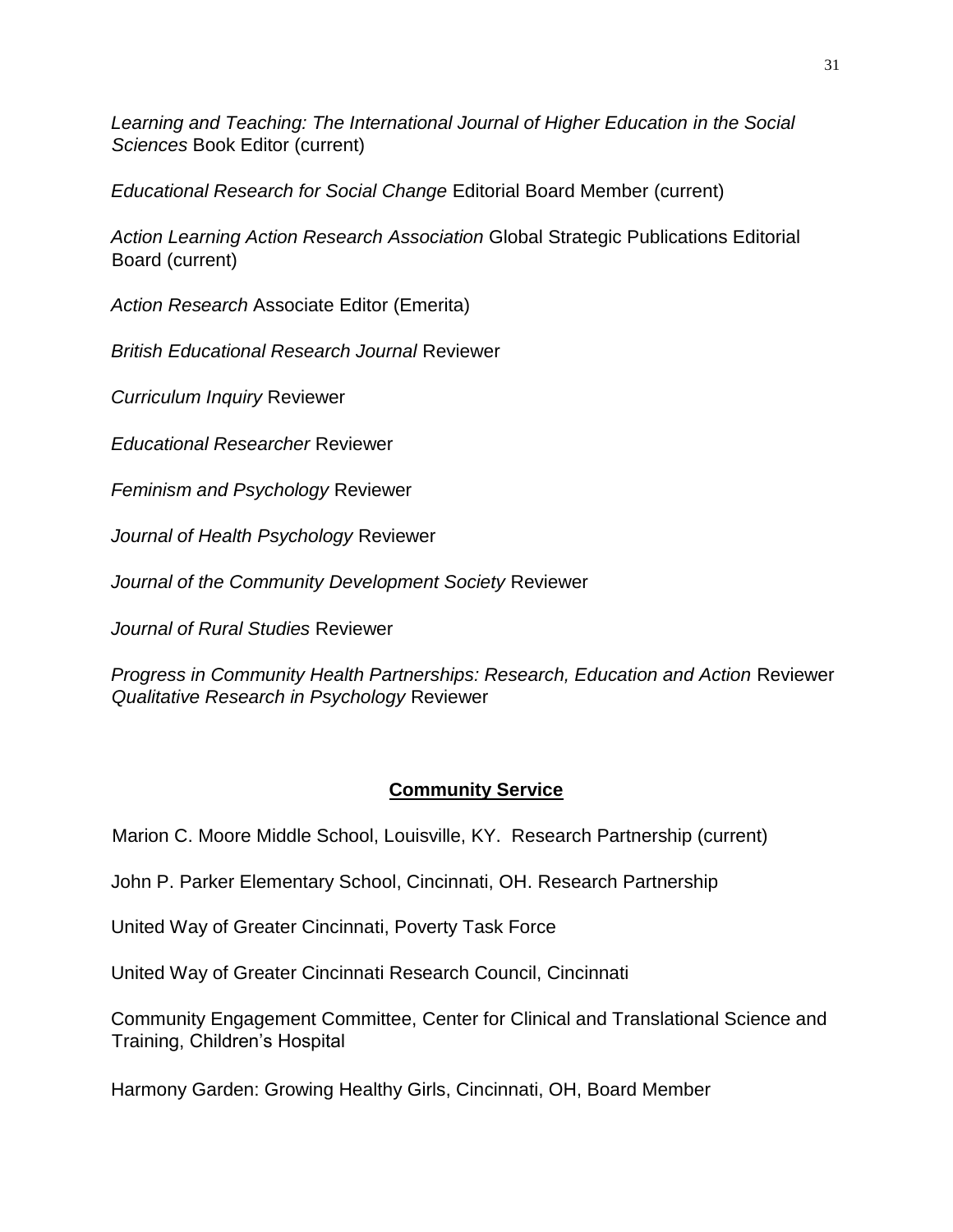Participatory Action Research Training Workshops Facilitator, Louisville, KY

Kentucky Refugee Ministries, Women's English Language Program volunteer.

Chairperson, English Language and Literacy Advisory Board, Refugee Resettlement Program, Catholic Charities of Louisville

Louisville Free Public Library Cultural Diversity Training

Medical Care Advisory Committee, State of New Hampshire

Interfaith Caregivers' Council Advisory Committee

Creating Tomorrow's Choices

Direct Support Professionals of New Hampshire Community Partnership

Center for Civic Life Advisory Committee

Assistive Technology Project, Easter Seals New Hampshire

Women's Leadership Development, International Institute of New Hampshire

Community Resources Project, Friends Program. Concord, NH

Community Accessibility Committee, Stavros Independent Living Center, Amherst, MA.

Franklin County, MA Regional Housing Authority, Board of Commissioners, Fair Housing Committee, Northampton, MA

Disability Access Review Committee Amherst, MA

Gray Panthers of the Pioneer Valley, Amherst, MA.

# **University Service**

University of Louisville

- Community Engagement Academy (current)
- ELEOD Personnel Committee (Chair, current)
- Sustainability Education and Research Committee (current)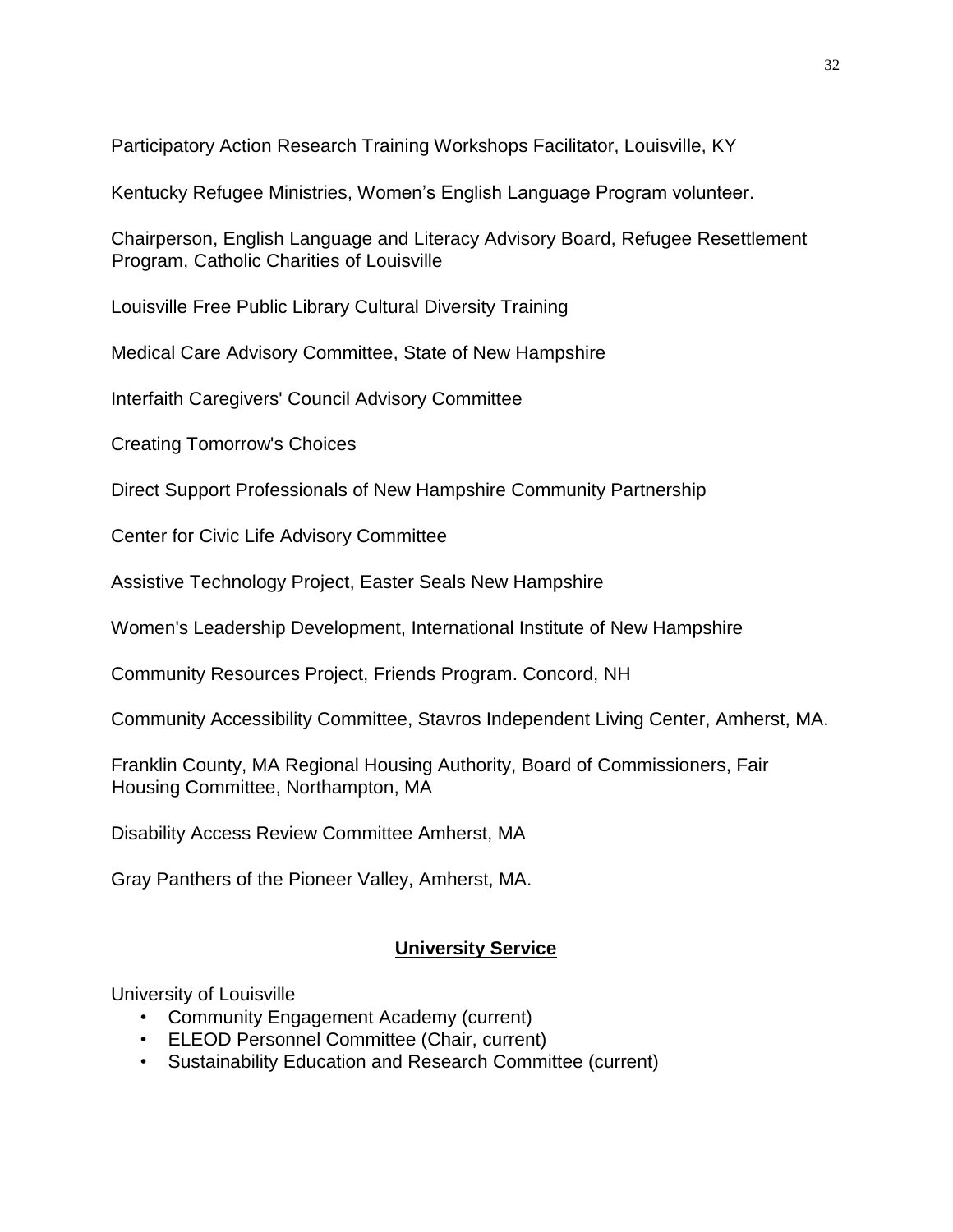University of Cincinnati

- Institutional Review Board Member (2015 to 2016)
- Service Learning Advisory Council (2011 to 2016)
- Social and Behavioral Institutional Review Board Member (2008)
- IRB Advisory Board (2006 to 2007)
- Graduate Education Committee (2002 to 2007)
- Faculty mentor (2001 to 2007)
- Participatory Action Research Group (2000 to 2004)
- Research and Development Board Convenor (2001 to 2003)
- Urban Initiatives Planning Group (2000 2001)
- Graduate Education Committee (2000 2001)

Springfield College School of Human Services

- Graduate Program Planning Committee (2000)
- Chair, Search Committee (1998 1999)
- Co-chair, Search Committee (1997 1998)

New England College

- Commission on Women and Minorities, Chair, Henniker campus
- Long-Range Planning Steering Committee, Henniker and Arundel campuses
- College Strategic Contingency Planning Committee
- Academic Programs Subcommittee on Long-Range Planning, Chair, Henniker campus
- Commission on the Future, College-wide
- Campus Center Planning Committee
- Academic Standards and Curriculum Committee, Arundel campus
- Faculty Welfare Committee, Arundel campus, Chair
- Writing-Across-The-Curriculum Committee
- Institutional Advancement Committee of the Board of Trustees
- Building and Grounds Committee of the Board of Trustees
- Faculty adviser, Alpha Theta Psi, academic co-educational organization  $\Box$ Retention Task Force
- Computer Committee
- Student Judicial Review Board

# **Professional Organizations**

Action Research Action Learning Association

Action Research Network of the Americas